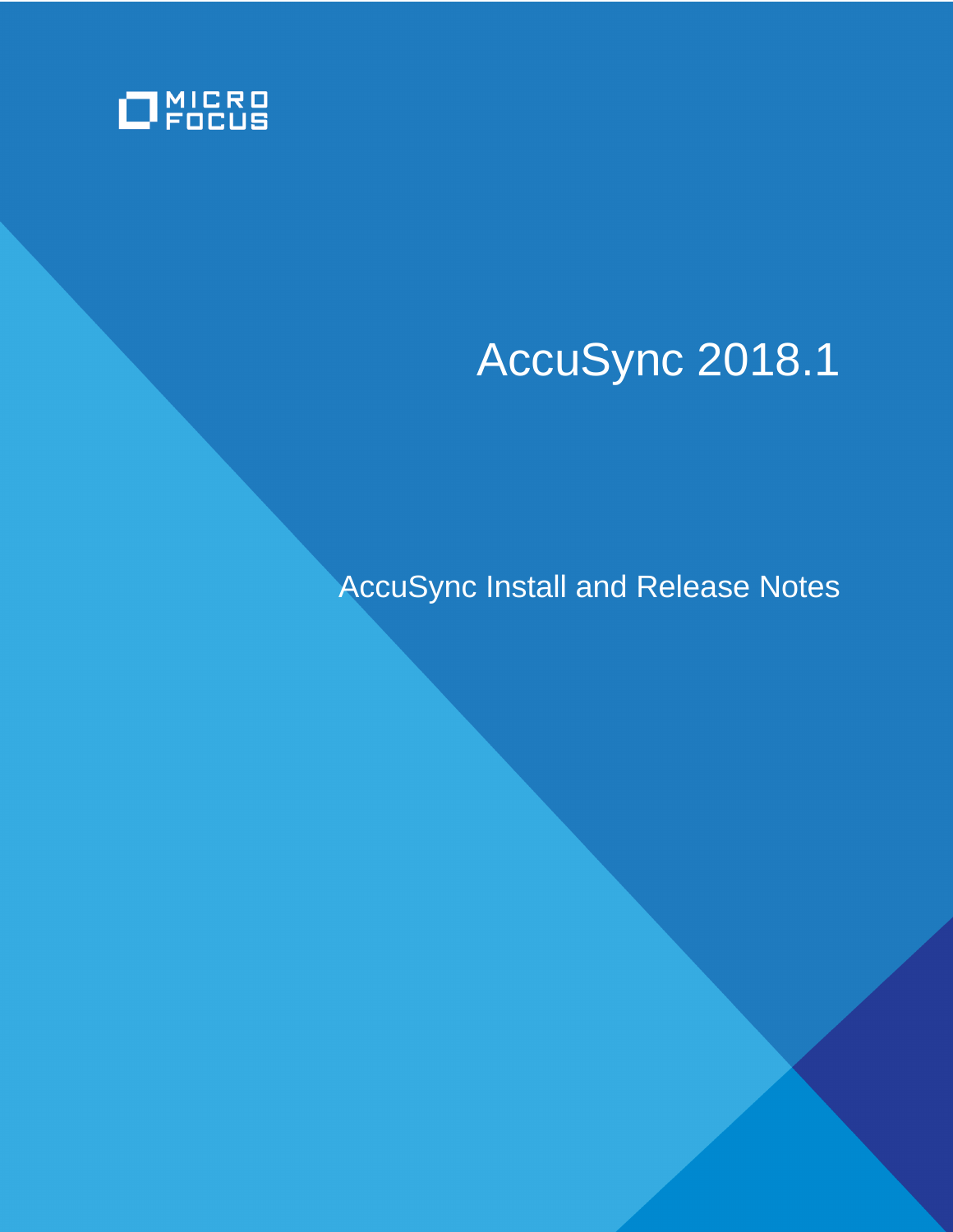**Micro Focus The Lawn 22-30 Old Bath Road Newbury, Berkshire RG14 1QN UK http://www.microfocus.com**

**Copyright © Micro Focus 2018. All rights reserved.**

**MICRO FOCUS, the Micro Focus logo and AccuSync Install and Release Notes are trademarks or registered trademarks of Micro Focus IP Development Limited or its subsidiaries or affiliated companies in the United States, United Kingdom and other countries.**

**All other marks are the property of their respective owners.**

**2018-01-23**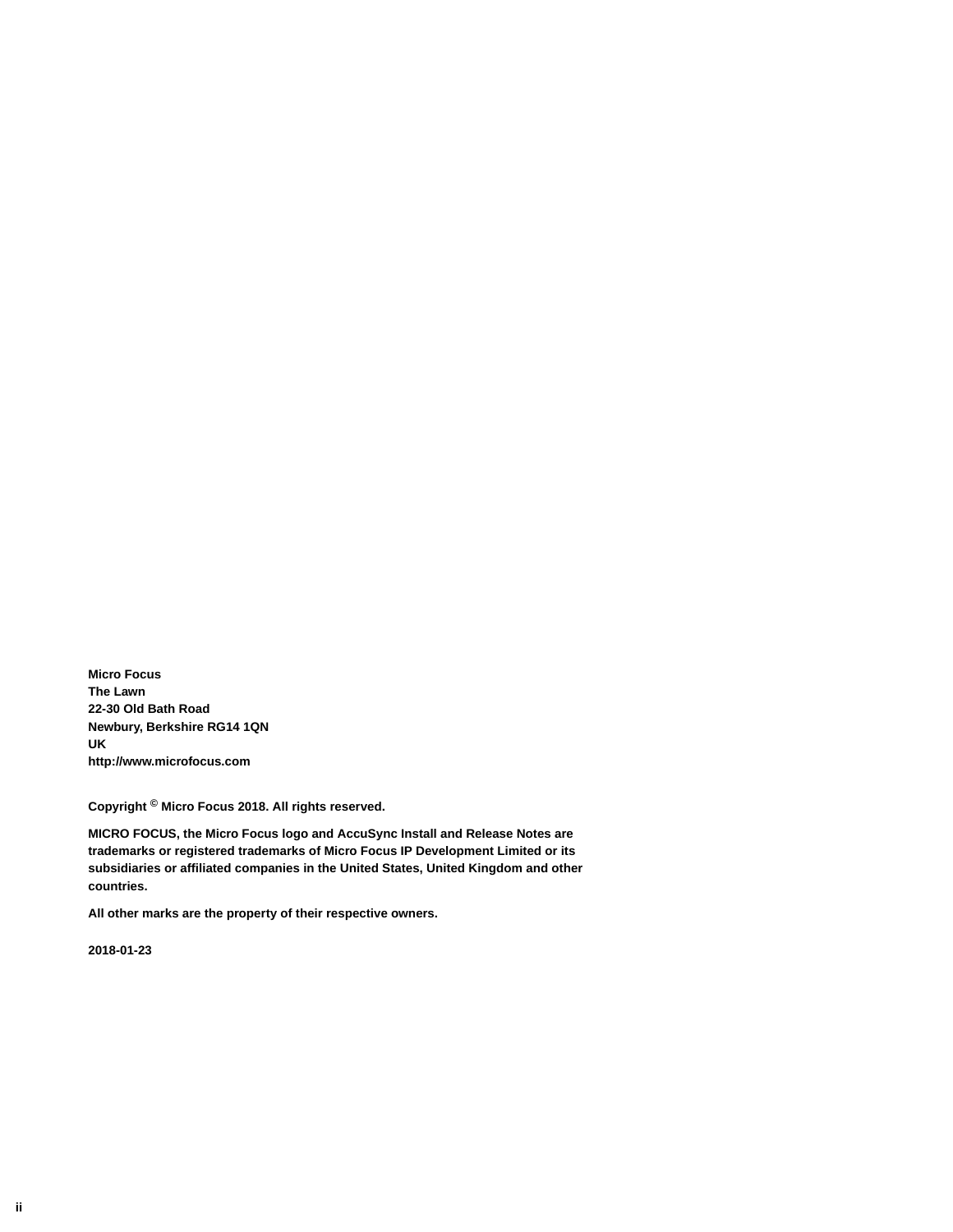# **Contents**

| <b>Introduction</b>                                                                                                                                                                                                            |      |
|--------------------------------------------------------------------------------------------------------------------------------------------------------------------------------------------------------------------------------|------|
| <b>Supported ITSs</b>                                                                                                                                                                                                          |      |
| Highlights of this Release                                                                                                                                                                                                     |      |
| AccuSync Compared to AccuBridge (and accurate the contract of the state of the state of the state of the state                                                                                                                 |      |
|                                                                                                                                                                                                                                |      |
| <b>Installation</b>                                                                                                                                                                                                            |      |
| Overview                                                                                                                                                                                                                       |      |
| <b>Verify Prerequisites</b>                                                                                                                                                                                                    |      |
| Back Up AccuSync and AccuBridge (and the material contract material contracts) 9                                                                                                                                               |      |
|                                                                                                                                                                                                                                |      |
| Backing Up AccuBridge                                                                                                                                                                                                          |      |
|                                                                                                                                                                                                                                |      |
|                                                                                                                                                                                                                                |      |
| Stop AccuSync Services (and the content of the content of the content of the content of the content of the content of the content of the content of the content of the content of the content of the content of the content of |      |
|                                                                                                                                                                                                                                |      |
|                                                                                                                                                                                                                                |      |
| Installation Steps (and the continuum control of the control of the control of the control of the control of t                                                                                                                 |      |
| What Gets Installed                                                                                                                                                                                                            |      |
| Migrating AccuSync from a Previous Version mature material material and 14                                                                                                                                                     |      |
| <b>Start AccuSync Services</b>                                                                                                                                                                                                 |      |
| <b>Post-Installation Procedures</b>                                                                                                                                                                                            |      |
|                                                                                                                                                                                                                                |      |
|                                                                                                                                                                                                                                |      |
|                                                                                                                                                                                                                                |      |
|                                                                                                                                                                                                                                |      |
| <b>AccuSync Services</b>                                                                                                                                                                                                       |      |
| AccuSync Service members and the control of the service of the service of the service of the service of the service of the service of the service of the service of the service of the service of the service of the service o |      |
|                                                                                                                                                                                                                                |      |
|                                                                                                                                                                                                                                |      |
| <b>Release Notes</b>                                                                                                                                                                                                           |      |
| Version 2018.1                                                                                                                                                                                                                 |      |
| <b>General Enhancements</b>                                                                                                                                                                                                    |      |
| Version 2017.1.1                                                                                                                                                                                                               |      |
| General AccuSync Enhancements (and according to the accuse of the contract of the contract of the contract of                                                                                                                  |      |
| <b>HP ALM Enhancements</b>                                                                                                                                                                                                     |      |
|                                                                                                                                                                                                                                |      |
| <b>JIRA Enhancements</b>                                                                                                                                                                                                       |      |
| Documentation Enhancements                                                                                                                                                                                                     |      |
| Version 2016.2                                                                                                                                                                                                                 |      |
|                                                                                                                                                                                                                                |      |
| <b>HP ALM Enhancements</b>                                                                                                                                                                                                     |      |
| <b>IBM Rational ClearQuest Enhancements</b>                                                                                                                                                                                    |      |
| <b>JIRA Enhancements</b>                                                                                                                                                                                                       |      |
| Documentation Enhancements                                                                                                                                                                                                     |      |
| <b>Version 2016.1</b>                                                                                                                                                                                                          |      |
| General AccuSync Enhancements (and according to the control of the control of the control of the control of th                                                                                                                 |      |
| Version 2015.2                                                                                                                                                                                                                 |      |
| <b>General AccuSync Enhancements</b>                                                                                                                                                                                           |      |
| <b>HP ALM Enhancements</b>                                                                                                                                                                                                     |      |
| <b>JIRA Enhancements</b>                                                                                                                                                                                                       |      |
| <b>Rally Enhancements</b>                                                                                                                                                                                                      |      |
| Version 2015.1.1                                                                                                                                                                                                               | . 27 |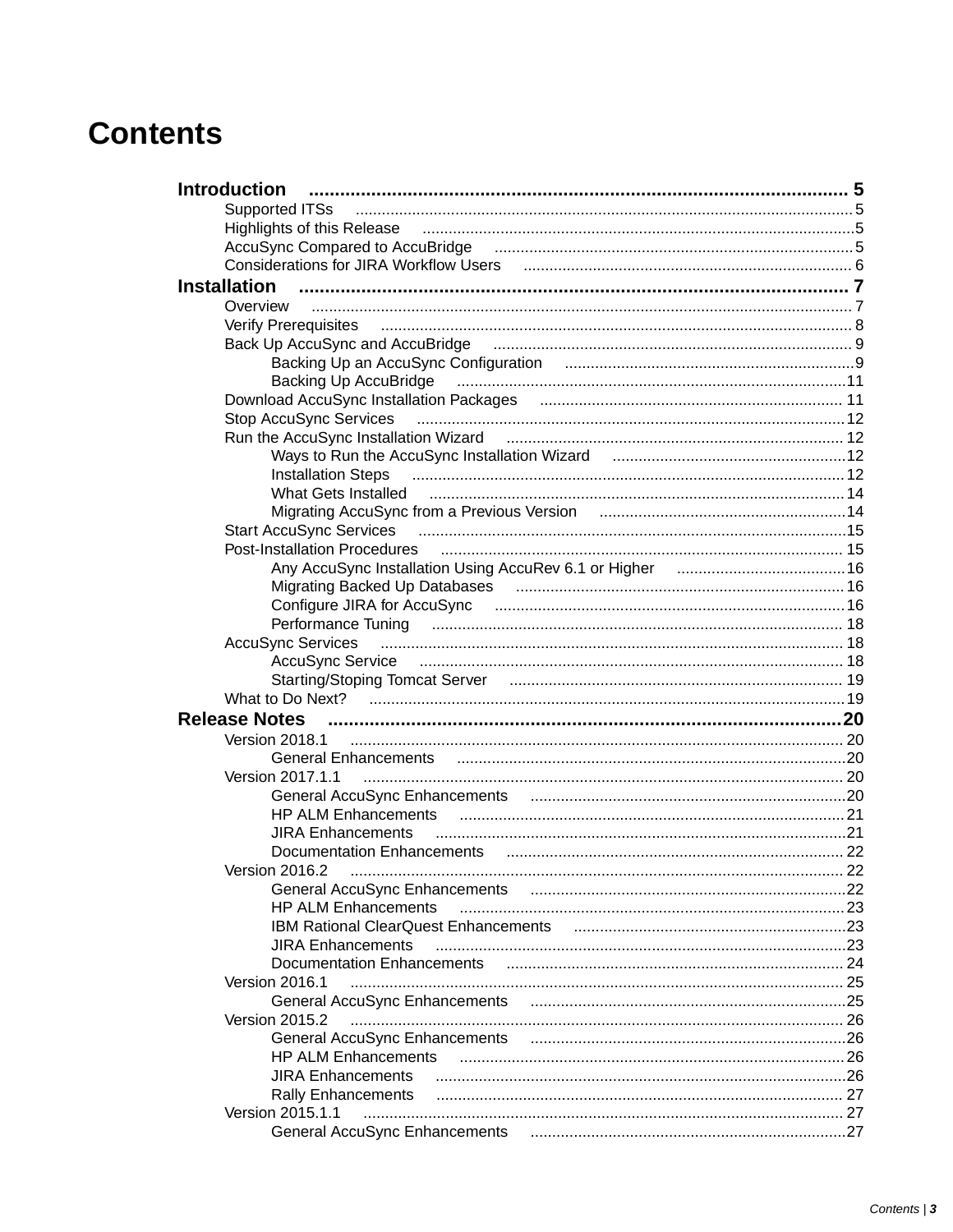| <b>HP ALM Enhancements</b>                                                                                      |  |
|-----------------------------------------------------------------------------------------------------------------|--|
| <b>JIRA Enhancements</b>                                                                                        |  |
| Version 2015.1                                                                                                  |  |
|                                                                                                                 |  |
| <b>HP ALM Enhancements</b>                                                                                      |  |
| JIRA Enhancements (and the control of the control of the control of the control of the control of the control o |  |
| <b>Rally Enhancements</b>                                                                                       |  |
| Version 2014.3                                                                                                  |  |
| General AccuSync Enhancements (and the manufacture of the anti-                                                 |  |
| <b>HP ALM Enhancements</b>                                                                                      |  |
|                                                                                                                 |  |
|                                                                                                                 |  |
| Version 2014.2                                                                                                  |  |
|                                                                                                                 |  |
| <b>HP ALM Enhancements</b>                                                                                      |  |
| IBM Rational ClearQuest Enhancements (and the material material material material material material material m  |  |
|                                                                                                                 |  |
| <b>Rally Enhancements</b>                                                                                       |  |
| Version 2014.1                                                                                                  |  |
| General AccuSync Enhancements (and accuss contain an accuse of the contract of the contract of the General Accu |  |
| <b>HP ALM Enhancements</b>                                                                                      |  |
|                                                                                                                 |  |
| <b>Rally Enhancements</b>                                                                                       |  |
| Known Issues                                                                                                    |  |
| Workarounds                                                                                                     |  |
| <b>Contacting Micro Focus</b>                                                                                   |  |
|                                                                                                                 |  |
|                                                                                                                 |  |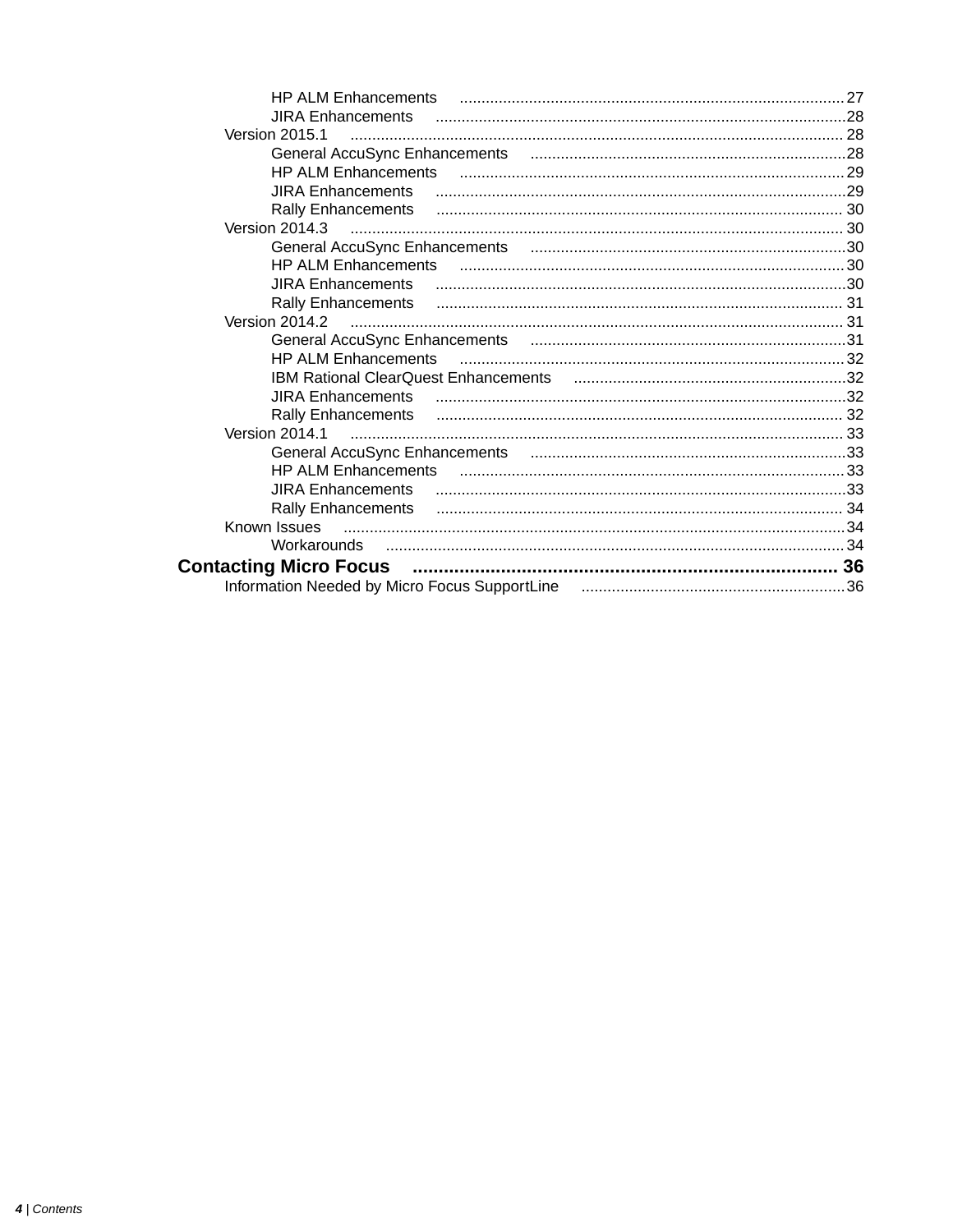# <span id="page-4-0"></span>**Introduction**

AccuSync is a fully bidirectional utility that synchronizes AccuWork issues in an AccuRev depot with issues in other issue tracking systems (ITSs). This book describes how to install and configure AccuSync and provides information about new features in the current release.

This book is your guide to installing AccuSync. It is intended for the AccuRev system administrator. Once deployed, AccuSync does not affect or impose itself on day-to-day usage of AccuRev, AccuWork, or your issue tracking system (ITS). Users of these products should refer to their product documentation for help with any questions.

#### **Administrator's Role**

The role of the AccuSync administrator is to install, configure, and maintain AccuSync. Installation procedures and release notes are described in the remaining chapters in this book. See the *AccuSync Management Console Help* to learn how to configure, run, and maintain AccuSync.

### **Supported ITSs**

AccuSync supports the following ITSs:

- Atlassian JIRA 7 7.6.2.
- JIRA Data Center 7 7.6.2.

**Note:** Installation or use of AccuSync for JIRA Data Center requires the purchase of an additional license and payment of a fee beyond what is required for AccuSync. Customers interested in purchasing AccuSync for JIRA Data Center need to contact Micro Focus or visit the website at http://www.microfocus.com.

- BMC Remedy ITSM 8.
- HP Application Lifecycle Management ( HP ALM) 11.5, 12.5.
- IBM Rational ClearQuest (CQ) 8.0.1.2.
- Rally (Enterprise Edition).

**Note:** This release is providing support to BMC Remedy and Rally ( Enterprise Edition) for the last time. No support will be provided to the same from the next release onwards.

### **Highlights of this Release**

This release of AccuSync adds support for the following:

- Apache Tomcat version 8.5.23.
- Java Runtime Environment (JRE) version 1.8v152.

See *[Release Notes](#page-19-0)* for a complete list of enhancements, fixes, and known issues.

# **AccuSync Compared to AccuBridge**

AccuSync is AccuRev's second-generation tool for integrating AccuWork with issue tracking systems from Atlassian, BMC, HP, IBM, and Rally. The following table summarizes some of the main differences between the AccuSync and AccuBridge families of integration tools.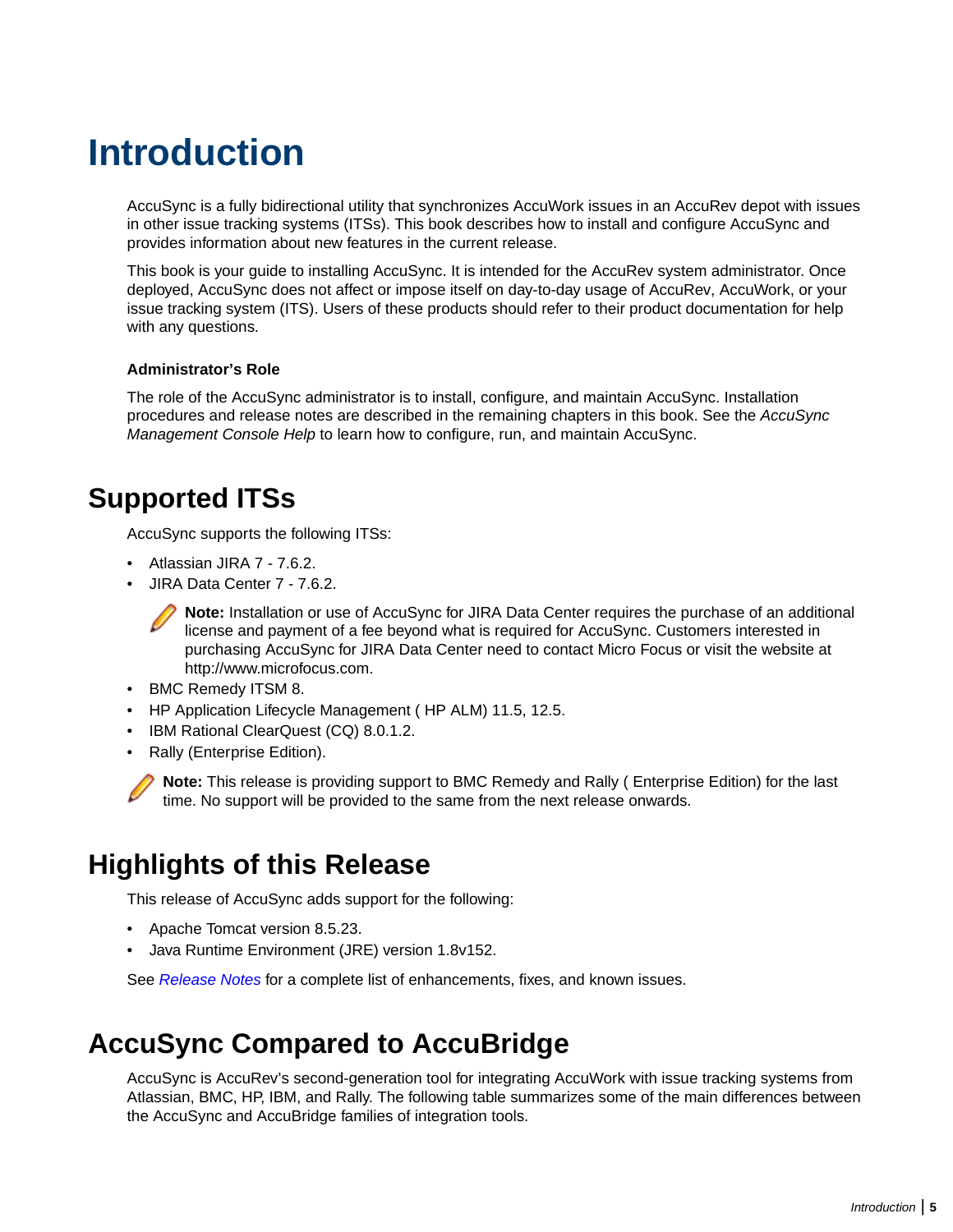<span id="page-5-0"></span>

| <b>Feature</b>  | <b>AccuSync</b>                                                                                                                                                                                                                                                                      | <b>AccuBridge</b>                                                                                                                                                             |
|-----------------|--------------------------------------------------------------------------------------------------------------------------------------------------------------------------------------------------------------------------------------------------------------------------------------|-------------------------------------------------------------------------------------------------------------------------------------------------------------------------------|
| Installation    | Installation wizard with graphic and console<br>user interfaces.                                                                                                                                                                                                                     | Manual installation of compressed files.                                                                                                                                      |
| Configuration   | Web user interface for all configuration and<br>٠<br>set-up activities.<br>Default configurations for BMC Remedy,<br>$\bullet$<br>HP ALM, ClearQuest, JIRA, and Rally.<br>For most ITSs, an AccuSync plugin that<br>$\bullet$<br>automatically adds custom fields to ITS<br>screens. | Manual editing of XML files.<br>Configurations must be specified<br>$\bullet$<br>manually.<br>No plug-ins available to help with required<br>$\bullet$<br>ITS customizations. |
| Synchronization | Fully bidirectional (two-way) issue<br>synchronization, with the ability to specify one-your ITS are reflected in AccuWork)<br>way synchronization on a per-field basis.                                                                                                             | One-way only (changes to issues made in                                                                                                                                       |

# **Considerations for JIRA Workflow Users**

It is possible to set values for an issue in AccuWork that conflict with your JIRA workflow rules. For example, in AccuWork, you might be able to change an issue's **Status** field value from Open to Reviewed. If your JIRA workflow rules specify that an issue's status can change from Open to only In Progress, Resolved, or Closed, however, the synchronization for that issue will fail because the issue's status violates the JIRA workflow rule.

You can work around potential JIRA workflow rule conflicts in one of these ways:

#### **Use one-way synchronization for specific fields**

. By default, AccuSync performs two-way synchronization for all issue data. Changes made to an issue in AccuWork are written to the JIRA issue each time synchronization is performed, and vice versa. You can override the synchronization type on a field-by-field basis if you choose. For example, you might decide that you do not want changes made to an issue's **Status** field in AccuWork to be written to the JIRA record during synchronization. In this case, you could set the synchronization type for the **Status** field to one-way, specifying JIRA as the master server. Once you do this, changes made to the issue's **Status** field in JIRA will be written to AccuWork when the issues are synchronized, but not vice versa. AccuRev recommends using per-field one-way synchronization to avoid JIRA workflow rule conflicts.

**Tip:** If you use one-way synchronization for fields related to your JIRA workflow (like Status, for example), consider defining that field as read-only in the AccuWork schema. This will prevent users from manually changing the value of the field in AccuWork and ensure that the field always displays the correct and current value.

#### **Emulate AccuBridge behavior in AccuSync**

As mentioned previously AccuSync is fully bidirectional; its predecessor, AccuBridge, performs one-way synchronizations, writing JIRA issue data to AccuWork, but not vice versa. If you want, you can configure AccuSync to emulate AccuBridge functionality by changing the default synchronization type from two-way to one-way for all of the synchronization patterns defined for your AccuSync configurations.

#### **Replicate your workflow logic in AccuWork**

Finally, you can use AccuWork schema validation to allow only certain values for a given field or setting certain fields required to enforce JIRA workflow restrictions in AccuWork. This approach, however, can be more time-consuming to implement than the other two, and you should consider whether one of the other approaches might provide the functionality you require.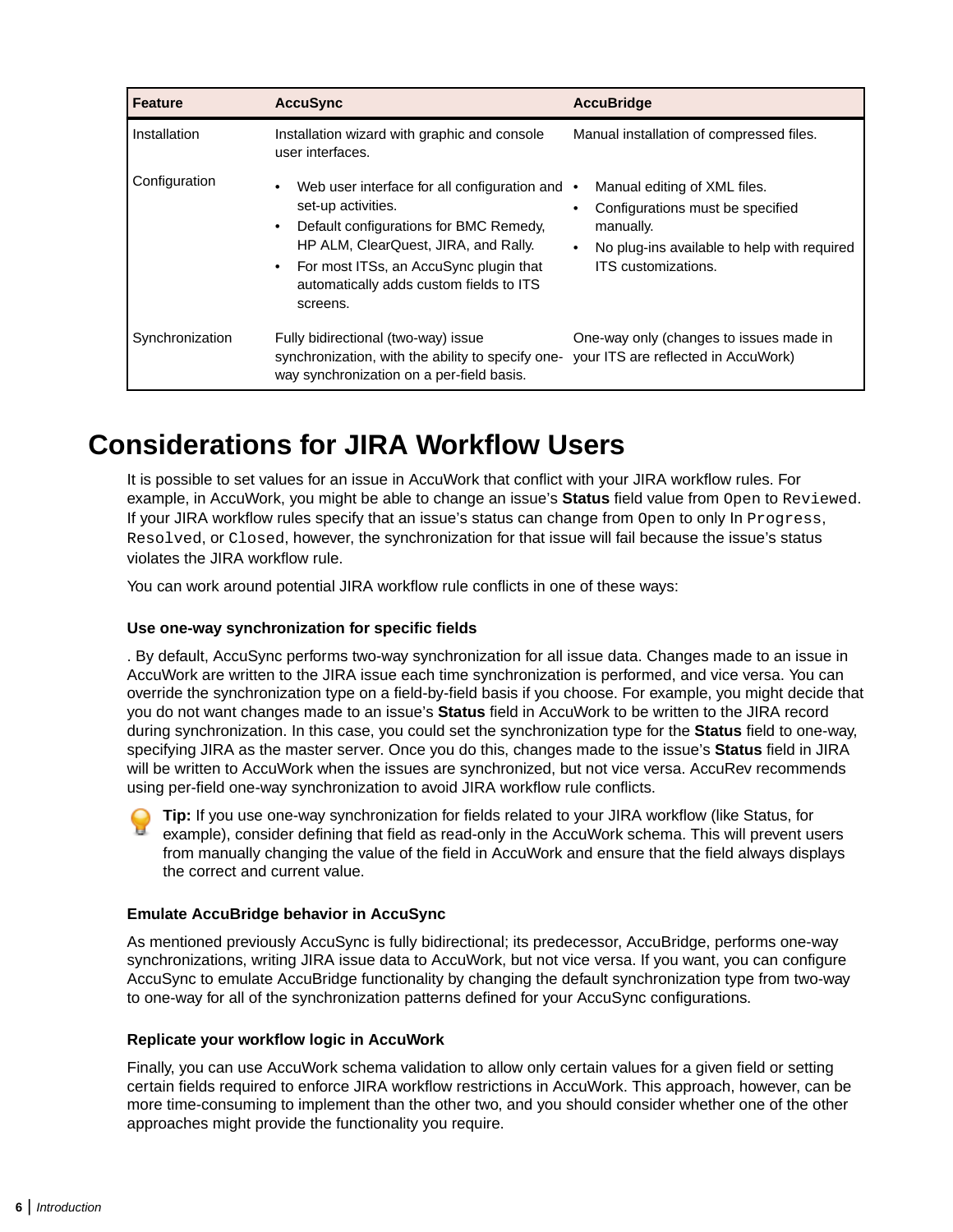# <span id="page-6-0"></span>**Installation**

This chapter describes the process and procedures for installing AccuSync.

### **Overview**

The installation process varies slightly for new installations upgrades and migration.

Note: X86 implies 32 - bit AccuSync installer and X64 implies 64 - bit AccuSync installer

#### **New Installations**

- **1.** Identify the machine on which you plan to install AccuSync. Make sure that it meets the requirements as described in *[Verify Prerequisites](#page-7-0)*.
- **2.** *[Download the installation package](#page-10-0)*
- **3.** *[Run the installation wizard](#page-11-0)*.
- **4.** Linux users only: *[Start the AccuSync Services](#page-14-0)*.

#### **Upgrade Installations**

This section covers both X64 and X86 AccuSync installer upgrade installations.

- **1.** Identify the machine on which you plan to install AccuSync. Make sure that it meets the requirements as described in *[Verify Prerequisites](#page-7-0)*.
- **2.** Back up the AccuSync database or existing AccuBridge configurations. See *[Back Up AccuSync and](#page-8-0) [AccuBridge](#page-8-0)*.
- **3.** *[Download the installation package](#page-10-0)*
- **4.** Stop the AccuSync Service and AccuSync Tomcat web server. See *[Stop AccuSync Services](#page-11-0)*.
- **5.** *[Run the installer](#page-11-0)*.
- **6.** Accept the EULA and click **Next**.
- **7.** Provide the previous version installer path.
- **8.** Finish the installation.
- **9.** Linux users only: Start the AccuSync Services. See *[Start AccuSync Services](#page-14-0)*. Microsoft Windows users : Ignore this step as the services will start automatically post upgrade or post installation.



**Note:** Do not uninstall AccuSync if it is already installed. Install the later version in the same directory as your existing AccuSync. AccuSync users upgrading to a new version must back up existing configurations first. See *Upgrading from a Previous Version*.



**Important:** After upgrading to AccuSync, you must update the AccuSync JIRA plugin, see *[How to](#page-15-0) [Install the JIRA Plugin for AccuSync](#page-15-0)*.

#### **Migration Installation**

This section covers AccuSync X86 installer to AccuSync X64 installer migration installation.

- **1.** Identify the machine on which you plan to install AccuSync. Make sure that it meets the requirements as described in *[Verify Prerequisites](#page-7-0)*.
- **2.** Stop the AccuSync Services and AccuSync Tomcat web server. See *[Stop AccuSync Services](#page-11-0)*.
- **3.** Back up the AccuSync database or existing AccuBridge configurations. See *[Back Up AccuSync and](#page-8-0) [AccuBridge](#page-8-0)*.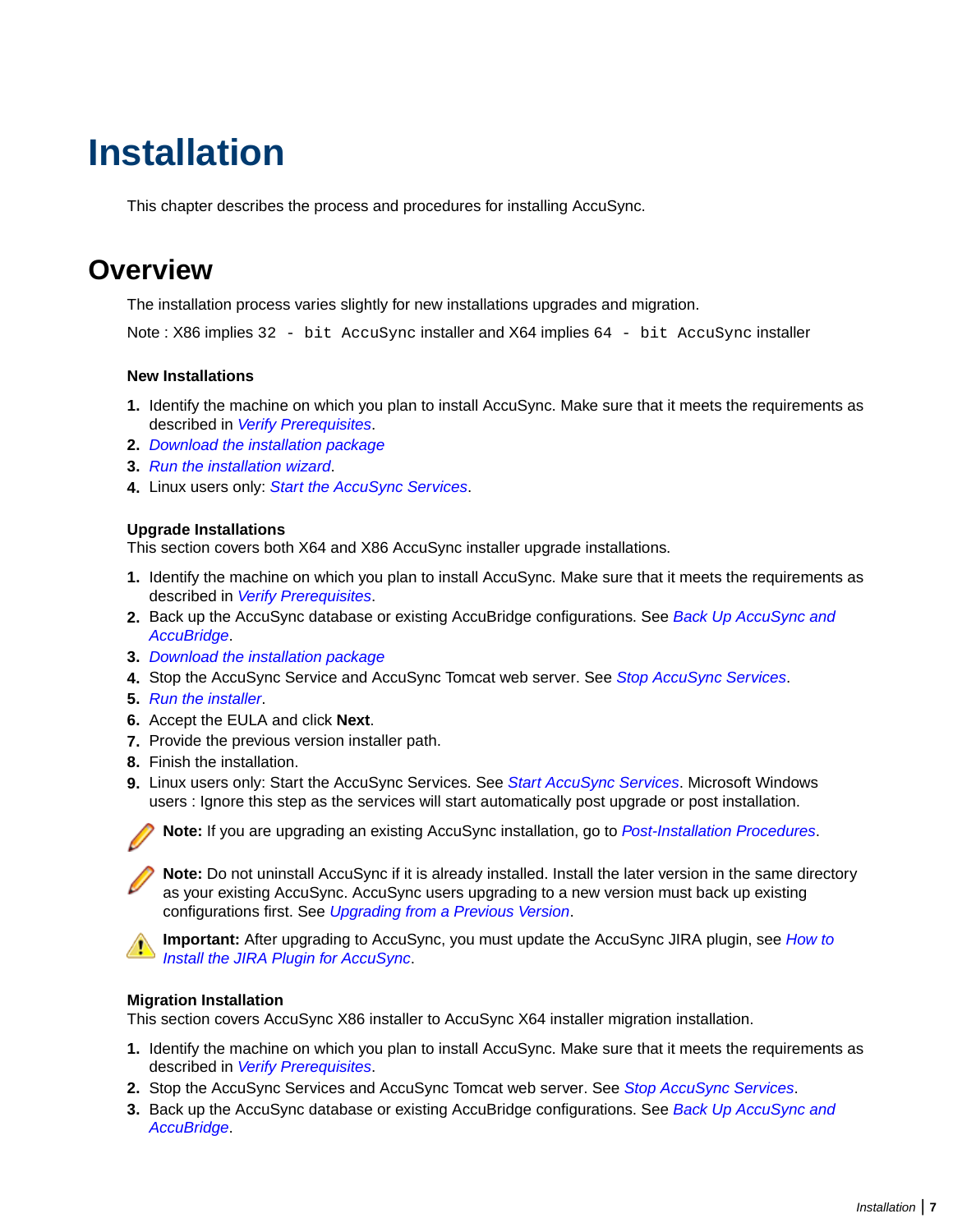- <span id="page-7-0"></span>**4.** Ensure the backed up files or folders are moved to the custom path.
- **5.** Uninstall the existing AccuSync. See *[Uninstallation of AccuSync](#page-10-0)* for more information.
- **6.** Rename and move aside the existing AccuSync folder, to AccuSync\_old, for example, or delete the folder.

**Note:** Step 6 is mandatory for a successful migration installation.

- **7.** *[Download AccuSync Installation Packages](#page-10-0)*
- **8.** *[Run the installation wizard](#page-11-0)*.
- **9.** Restore the backed up files . See *[Running the Restore Utility](#page-9-0)* .

See *[Migrating AccuSync from a Previous version](#page-13-0)* for more information.

# **Verify Prerequisites**

**Note:** If you are upgrading an existing installation, you can skip this step.

This section summarizes the system requirements and prerequisites that must be met in order to successfully install AccuSync.

- **Privileges** If you are installing AccuSync on Microsoft Windows, you must have administrator privileges. No special privileges are required if you are installing on Linux.
- **Tomcat** The AccuSync installation installs its own Apache Tomcat version 8.5.23 server. AccuSync does not use the Apache Tomcat server that is installed with AccuRev.
- **AccuRev** AccuSync is supported on AccuRev 6.2.3 and higher.

In addition, the AccuRev installation must have one license available for the AccuSync user. AccuSync performs all synchronization activity as this user. See the *AccuSync Management Console Help* for more information on the role of the AccuSync user.

**Tip:** If CPU resources allow, AccuRev recommends that you install AccuSync on the same machine as AccuRev. Minimizing the number of separate machines involved in synchronization activity typically reduces network traffic which can result in better performance.

| Issue                                | AccuSync supports the following ITSs:                                                                                                                                                                                              |
|--------------------------------------|------------------------------------------------------------------------------------------------------------------------------------------------------------------------------------------------------------------------------------|
| Tracking<br>System (ITS)<br>Support. | Atlassian JIRA 7.0 to 7.6.2.<br>BMC Remedy ITSM 8.<br>HP ALM 11.5, 12.5.<br>$\bullet$<br>IBM Rational ClearQuest 8.x.                                                                                                              |
|                                      | • Rally (Enterprise Edition).                                                                                                                                                                                                      |
|                                      | Your ITS must have one license available for the AccuSync user. AccuSync performs all<br>synchronization activity as this user. See the AccuSync Management Console Help for<br>more information on the role of the AccuSync user. |
|                                      | <b>Note:</b> AccuSync licences for supported ITSs are sold separately. Contact Micro<br>Focus sales for more information: http://www.microfocus.com.                                                                               |

The **AccuSync Management Console** is supported on these web browsers:

**Web Browsers**

- Internet Explorer 11.
- Mozilla Firefox (latest).
- Google Chrome (latest).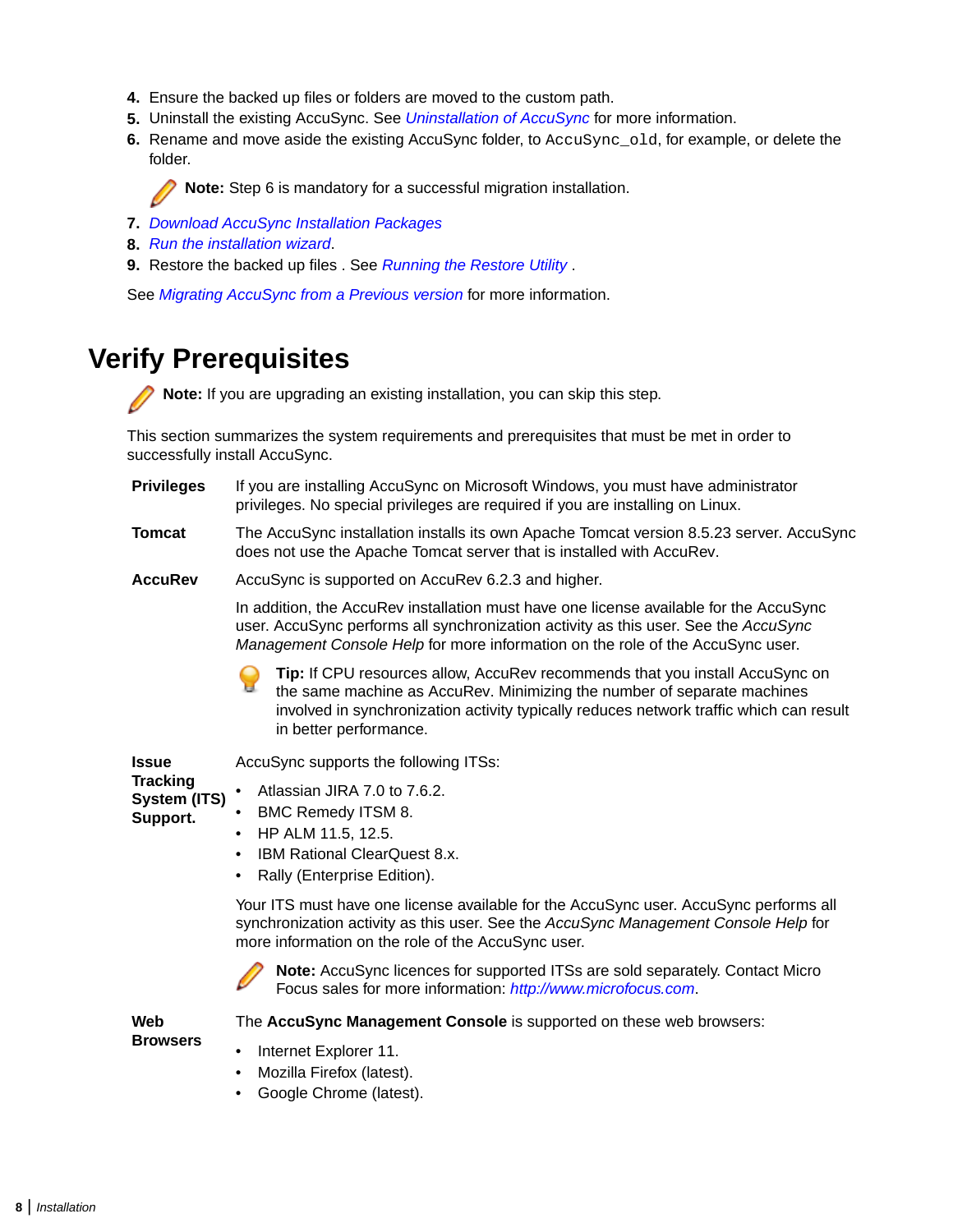

**Note:** Mac users should use Mozilla Firefox.

<span id="page-8-0"></span>**Operating Systems**

- Microsoft Windows Server 2016 (32-bit and 64-bit).
- Microsoft Windows Server 2012 R2 (32-bit and 64-bit).

Microsoft Windows 10 (32-bit and 64-bit).

Microsoft Windows 8.1 (32-bit and 64-bit).

Microsoft Windows 7 (32-bit and 64-bit).

- Linux Red Hat Enterprise 7 (64-bit).
- Linux Ubuntu 12+.
- Linux CentOS 7.

**Important:** AccuSync X86 installer will not be supported after the 2018.1 release. See *[Migrating from](#page-13-0) [a Previous Version.](#page-13-0)*

# **Back Up AccuSync and AccuBridge**

**Important:** AccuSync and AccuBridge users must back up existing configurations before installing or upgrading to a new version of AccuSync. Backup procedures differ for AccuSync and AccuBridge users. If you are installing AccuSync for the first time and do not currently use AccuBridge, you can skip this step. Go to *[Download AccuSync Installation Packages](#page-10-0)*.

The AccuSync Configuration database contains all the information about your AccuSync Configurations: connection settings, synchronization patterns, mapping definitions, and so on. The AccuSync Configuration database is created in the db directory where you installed AccuSync  $(c:\Preogram \; Files)$  $(x86)$  \AccuSync\db, for example).

It is important to back up the Configuration database using the backup utility that is installed with AccuSync. Backup and restore utilities are located in the bin directory where you installed AccuSync ( $c$ : \Program Files (x86)\AccuSync\bin, for example). Utilities are provided for both Microsoft Windows and Linux operating systems.

# **Backing Up an AccuSync Configuration**

**Important:** Create a back up of your AccuSync Configuration in these situations:

- After you have performed an initial synchronization and are satisfied that AccuSync is synchronizing your issue records as expected.
- After you make any change to an existing synchronization (changing connection settings or your schema, for example).
- Before upgrading to a newer AccuSync version.

When you back up an AccuSync Configuration, AccuSync creates a backup directory where you installed AccuSync (c:\Program Files (x86)\AccuSync\backup, for example). Each backup is created in its own directory with the name <timestamp>\_<name>, using a name you give it. For example, 2011-03-14\_13-52.28\_acme, where acme is the name you provided to the backup utility. The <timestamp> has the format yyyy-mm-dd\_hh-mm.ss.



**Note:** The backup utility does not back up other AccuSync directories like bin, conf, and transformers.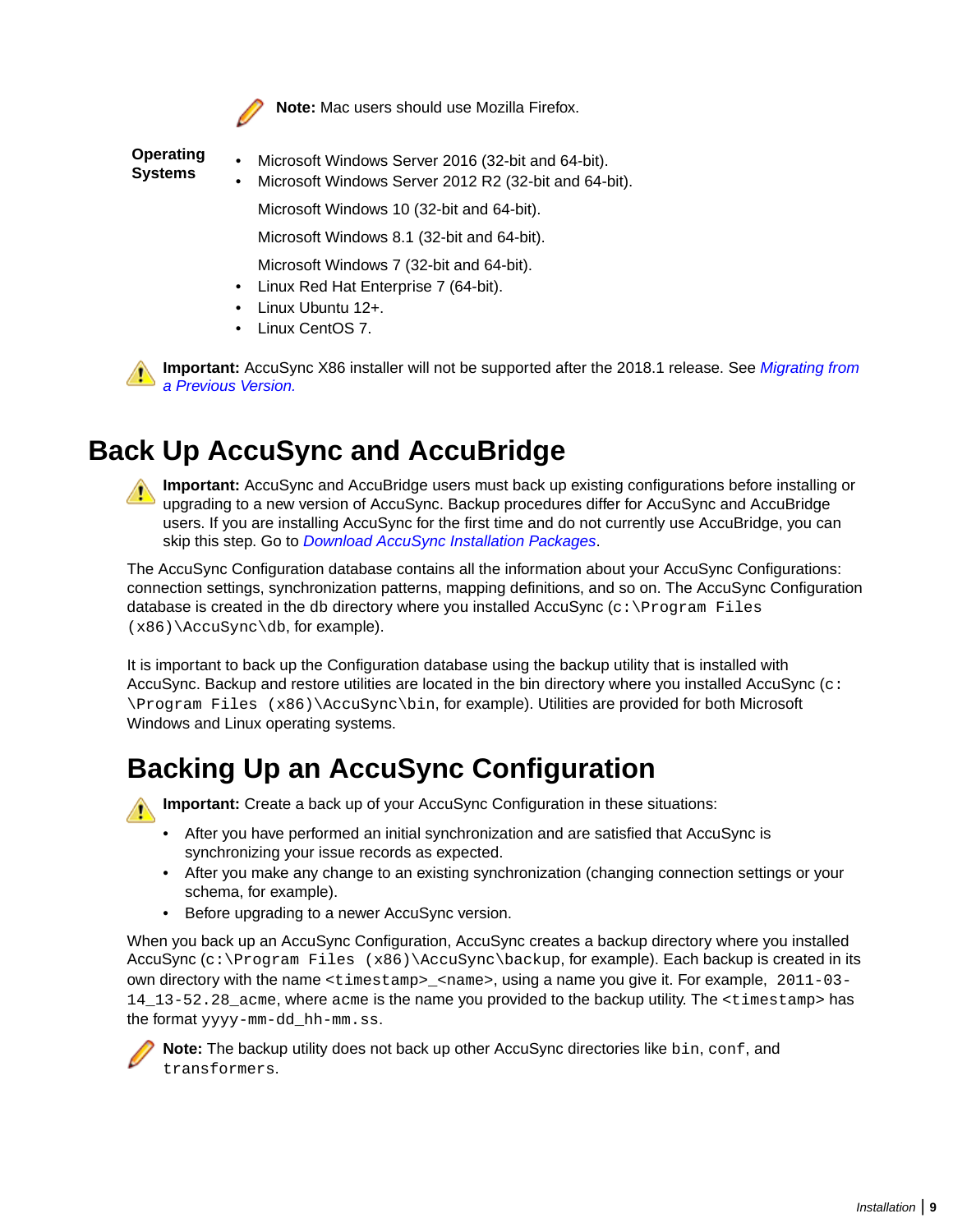### <span id="page-9-0"></span>**Running the Backup Utility**

**Note:** The location of the Backup command assumes that you accepted the **Shortcut Folder** default values during installation.

To run the backup utility:

- **1.** Stop the AccuSync Service. See *[Stop AccuSync Services](#page-11-0)*
- **2.** Start the backup utility:

| <b>Microsoft</b><br><b>Windows</b> | Click Start > All Programs > AccuSync > AccuSync Backup.                                                                            |
|------------------------------------|-------------------------------------------------------------------------------------------------------------------------------------|
| Linux                              | Click the AccuSync Backup shortcut on your desktop.                                                                                 |
| <b>Console</b>                     | Navigate to the bin directory where you installed AccuSync and run the<br>backup.bat (Microsoft Windows) or backup.sh (Linux) file. |

Regardless of how you start the backup utility, AccuSync opens a console that displays a message reminding you to stop the AccuSync Service and the following prompt:

Do you want to back up the default drectory or Custom directory ? (Y for Default / N for Custom)

**3.** If you type n at the prompt and press Enter The backup utility displays the prompt:

Enter the Custom backup path:

Type the back up path  $D:\T e$ st, for example and press Enter the backup utility displays the prompt : The backup will be made in this location:D\Test

**Note:** Backing up to a customized location was not possible in earlier releases.

- **4.** If you type y at the prompt and press Enter. The backup utility displays the prompt: Enter the name for the backup:
- **5.** Type a name for the backup and press Enter to continue. The backup utility creates the backup directory in the backup directory (c:\Program Files (x86)\AccuSync\backup \2011-03-14 13-52.28 acme, for example).
- **6.** Restart the AccuSync Service. See *[AccuSync Service](#page-17-0)*.

### **Running the Restore Utility**

To run the restore utility:

- **1.** Stop the AccuSync Service See *[Starting / Stopping the AccuSync Service](#page-11-0)*
- **2.** Start the restore utility:

| Microsoft<br><b>Windows</b> | Click Start > All Programs > AccuSync > AccuSync Restore.                                                                             |
|-----------------------------|---------------------------------------------------------------------------------------------------------------------------------------|
| Linux                       | Click the AccuSync_Restore shortcut on your desktop.                                                                                  |
| <b>Console</b>              | Navigate to the bin directory where you installed AccuSync and run the<br>restore.bat (Microsoft Windows) or restore.sh (Linux) file. |
|                             | Regardless of how you start the restore utility. AccuSync opens a console that displays a mee                                         |

Regardless of how you start the restore utility, AccuSync opens a console that displays a message reminding you not to start the AccuSync Services until restore is completed and the following prompt:

Do you want to restore from the default back up directory or from the custom directory?(Y for Default and N for Custom):

**3.** Type **Y** at the prompt and press Enter.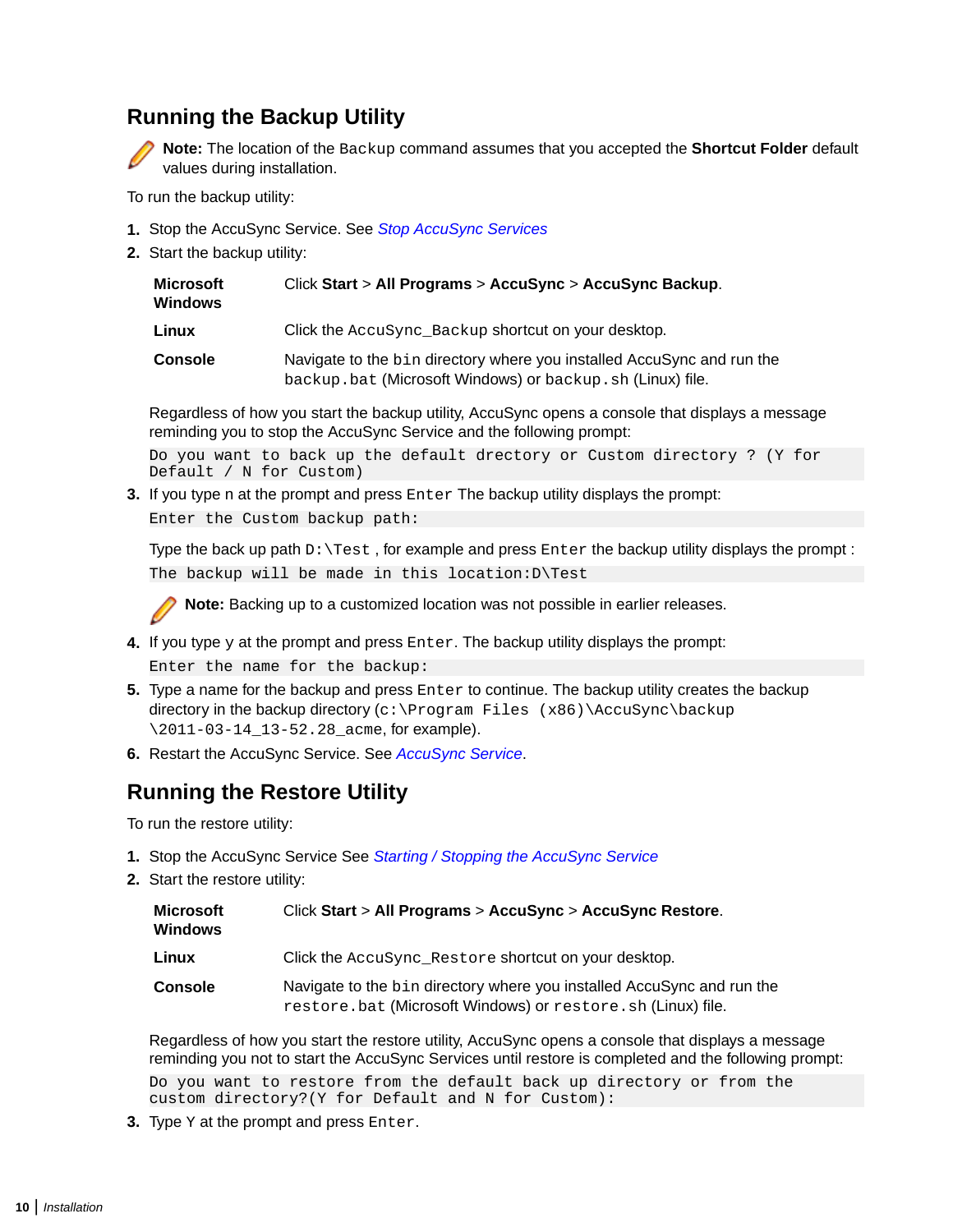<span id="page-10-0"></span>**Note:** If you select N, you will be prompted to enter the path from where the backed up files are to be restored.

The restore utility lists the backup and displays the prompt:

Select the backup you want to restore:

- **4.** Type the number from the list and press Enter to continue. The restore utility restores the directory from the backup directory.
- **5.** Restart the AccuSync Service. See *[Starting / Stopping the AccuSync Service](#page-11-0)*.

### **Uninstallation of AccuSync**

To uninstall AccuSync:

- **1.** Stop the AccuSync Service. See *[AccuSync Service](#page-17-0)* if you need help with this step.
- **2.** Start the Uninstallation Utility:

**Microsoft Windows :** Click **Start** > **All Programs** > **AccuSync** > **AccuSync Uninstall**. Or Run Change AccuSync Installation.exe in the folder C:\Program Files (x86)\AccuSync\\_AccuSync\_installation. Follow the AccuSync Uninstallation Wizard. Or Navigate to

**Control Panel** > **AccuSync** > **Uninstall / Change**.

**Linux :** Navigate to

/home/user/AccuSync/\_AccuSync\_installation

Type ./Change\ AccuSync\ Installation at the Linux terminal and press Enter, follow the messages displayed at the terminal.

# **Backing Up AccuBridge**

If you are currently using an AccuBridge product for the same ITS for which you plan to install AccuSync, back up your AccuBridge configurations before installing AccuSync:

- **1.** Stop any synchronizations that are currently running.
- **2.** Back up the AccuBridge configuration files:

```
IssueTrackingSystemMap.xml
LastModified.xml
```
For AccuBridge for Rally, also back up these configuration files:

```
RallyConfiguration.xml
RallyWorkspace.xml
```
For AccuBridge for JIRA, also back up these configuration files:

JiraConfiguration.xml JiraFilters.xml

Refer to your AccuBridge documentation if you need help with any of these steps.

### **Download AccuSync Installation Packages**

To download an AccuSync installation package: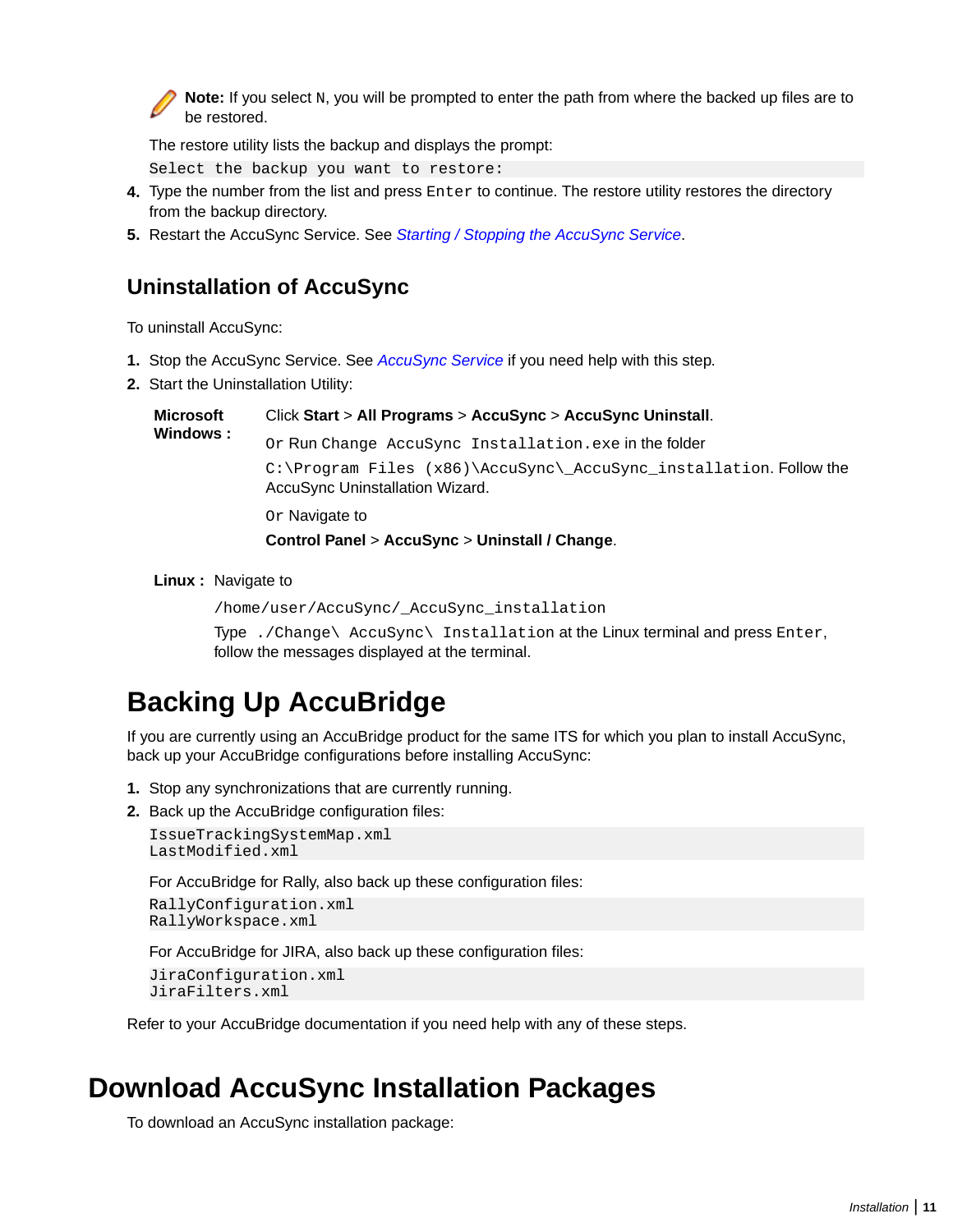- <span id="page-11-0"></span>**1.** Verify that the machine on which you will be installing AccuSync meets the requirements specified in *[Verify Prerequisites](#page-7-0)*.
- **2.** Go to the AccuSync Integrations section on the Micro Focus web site: *[http://supportline.microfocus.com/](http://supportline.microfocus.com/assistedservices.asp) [assistedservices.asp](http://supportline.microfocus.com/assistedservices.asp)*. There are different installation packages for supported operating systems.
- **3.** Download the appropriate installation package to the machine on which you plan to install AccuSync.
- **4.** If you download a compressed package (.zip or .gz file), extract the files from the package.

**Tip:** unzip and gunzip extraction tools are standard on many systems. However, if you need to acquire an extraction tool, many are freely available. There are links to such tools in the **Other Downloads** section on the **AccuRev downloads** page.

### **Stop AccuSync Services**

**Note:** If you are installing for the first time, you can skip this step. Go to *Run the AccuSync Installation Wizard*.

Stop the AccuSync Services and AccuSync Tomcat Server on your operating system as described below.

See *[Starting/Stopping AccuSync Service](#page-17-0)* and *[Starting/Stopping Tomcat Server](#page-18-0)*.

### **Run the AccuSync Installation Wizard**

AccuSync uses an installation wizard to guide you through the installation process. It prompts you to provide information concerning setup options (where to install AccuSync, for example), allows you to review your decisions prior to installation, and provides you with confirmation when the installation finishes.

### **Ways to Run the AccuSync Installation Wizard**

You can run the AccuSync installation wizard in one of two ways:

- As a GUI application.
- As a console application.

Both the GUI and console applications can be started by running a command from a system console, as summarized in the following table. (On Microsoft Windows, you can also start the GUI application by double-clicking the executable in a file browser.)

| <b>Operating System</b> | To Install Using the GUI Run | To Install Using the Console Run  |
|-------------------------|------------------------------|-----------------------------------|
| Microsoft Windows       | AccuSyncInstall.exe          | AccuSyncInstall.exe -i console    |
| Linux                   | sh AccuSyncInstall.bin       | sh AccuSyncInstall.bin -i console |

The executable files for your operating system will be in the local directory to which you downloaded and unpacked the installation package (see *[Download AccuSync Installation Packages](#page-10-0)*).

# **Installation Steps**

- **1.** If you are currently using AccuSync, make sure you back up the database before installing the new version. See *[Back Up AccuSync and AccuBridge](#page-8-0)* if you need help with this step.
- **2.** Verify that the machine on which you are installing AccuSync meets the requirements specified in *[Verify](#page-7-0) [Prerequisites](#page-7-0)*.
- **3.** Locate the local directory to which you downloaded and unpacked the installation package. See *[Download AccuSync Installation Packages](#page-10-0)*.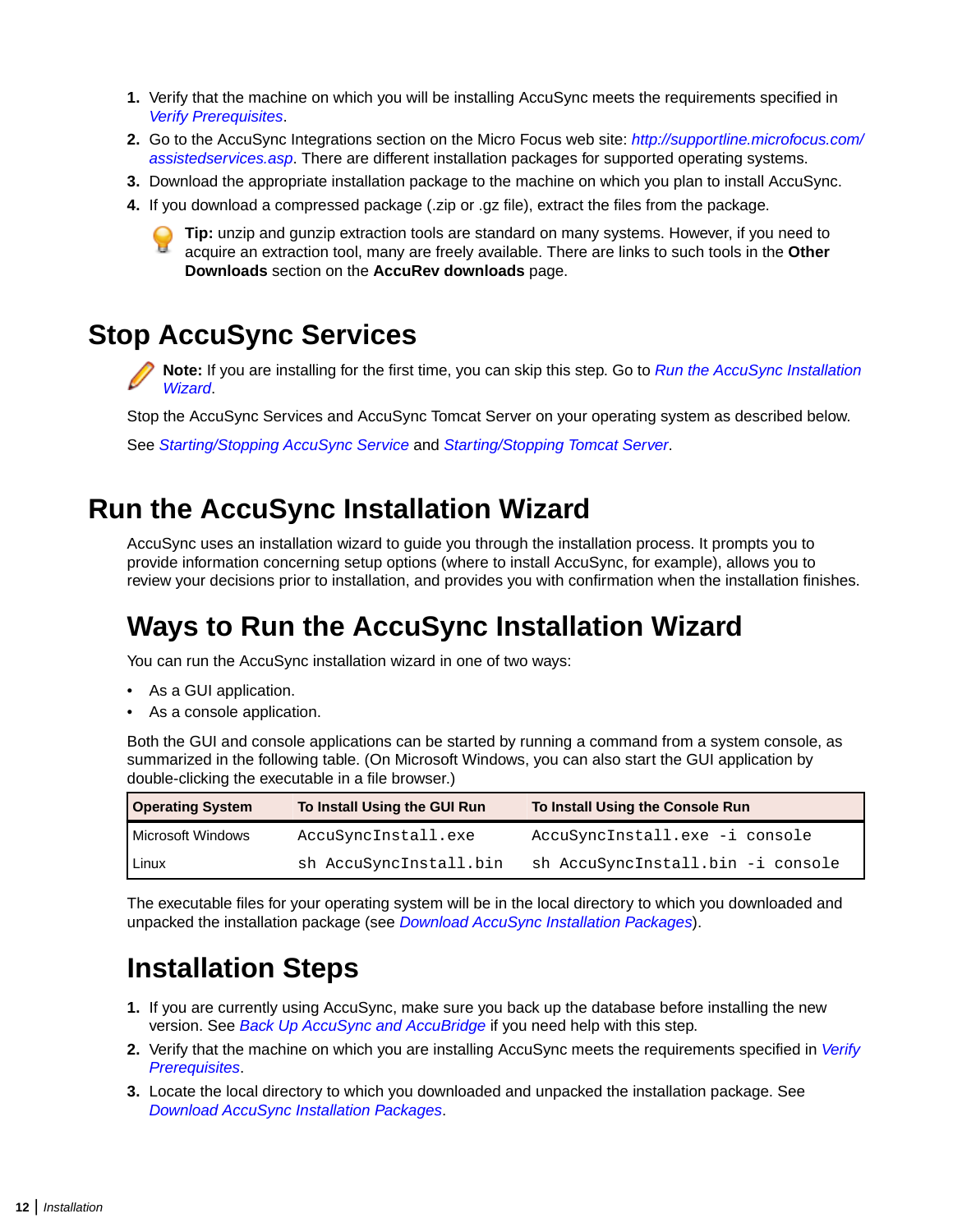**4.** Start the installation wizard. See *[Ways to Run the AccuSync Installation Wizard](#page-11-0)*. The installation wizard prepares for installation. When it is finished, it displays the **Introduction to the AccuSync installation**. An example of the GUI installation wizard is shown here:



**5.** Begin the installation process:

| In the GUI Installation Wizard     | Click Next.  |
|------------------------------------|--------------|
| In the Console Installation Wizard | Press Enter. |

At this point, the installation wizard displays a series of pages that help you configure the installation and provide installation status. These pages are summarized here:

| <b>License Agreement</b>                  | You must accept the terms of the license agreement before you can proceed<br>with the installation.                                                    |
|-------------------------------------------|--------------------------------------------------------------------------------------------------------------------------------------------------------|
| <b>Choose Install</b><br><b>Folder</b>    | You can use the default installation folder chosen by the installation wizard, or<br>you can specify your own.                                         |
| <b>Choose Shortcut</b><br><b>Folder</b>   | You can choose whether or not you want to create shortcuts for AccuSync and<br>where you want them displayed.                                          |
| <b>Pre-Installation</b><br><b>Summary</b> | You can review your installation settings before the installation wizard installs<br>AccuSync.                                                         |
| <b>Installing AccuSync</b>                | The installation wizard displays the progress of the AccuSync installation. You<br>can cancel the installation at any time.                            |
| <b>Using AccuSync</b>                     | Displays a brief summary of commands you can use to start AccuSync<br>following installation.                                                          |
| <b>Install Complete</b>                   | The installation wizard displays a message indicating whether or not the<br>installation was successful. See What Gets Installed for more information. |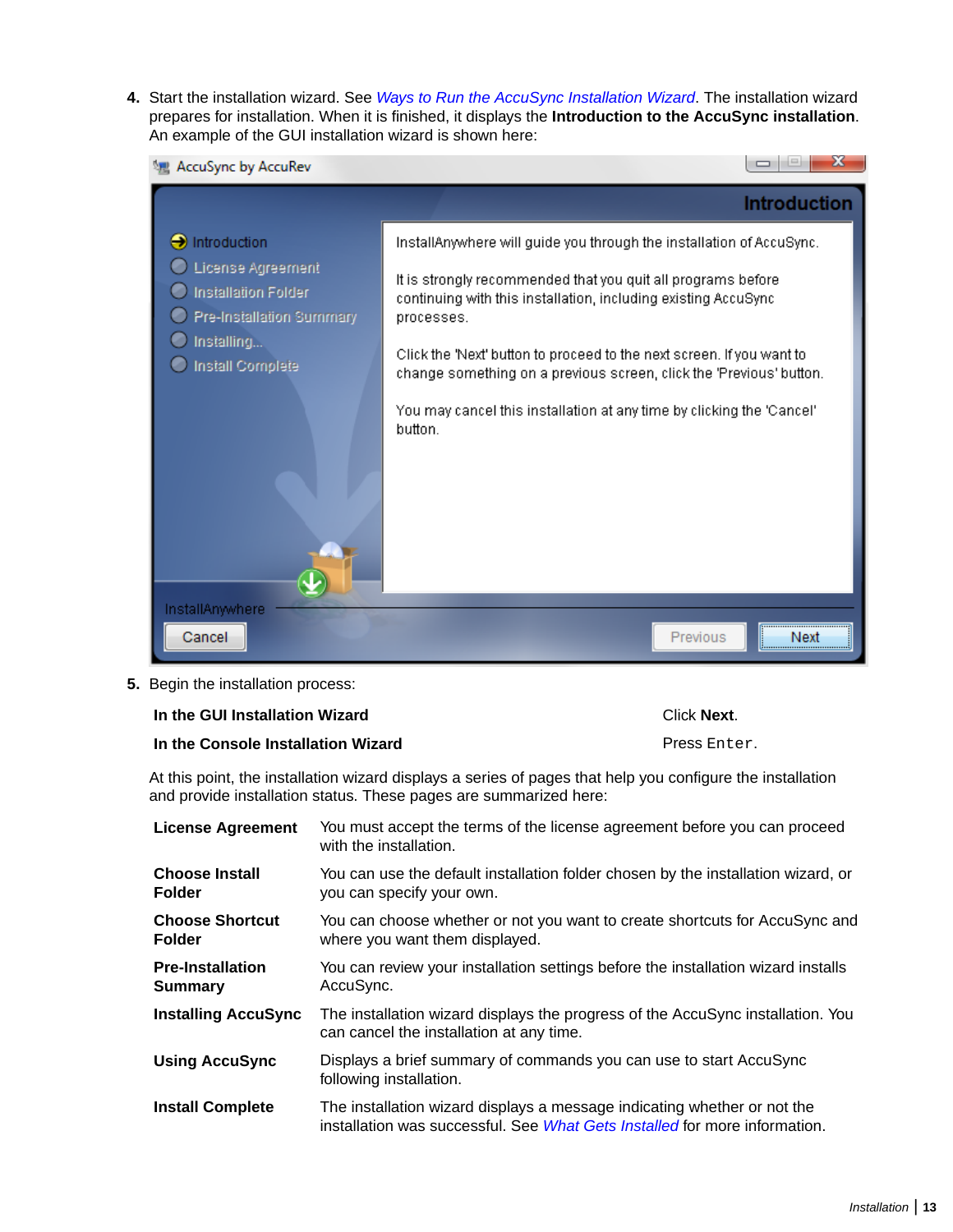# <span id="page-13-0"></span>**What Gets Installed**

A successful installation results in the following files and directories being created in the installation directory you specify:

| AccuSync installation | Contains files used to uninstall AccuSync and logs of AccuSync<br>installations.                                           |
|-----------------------|----------------------------------------------------------------------------------------------------------------------------|
| backup                | Contains files used to create the default configurations for<br>supported ITSs.                                            |
| bin                   | Contains startup, backup, and restore utilities.                                                                           |
| conf                  | Contains a configuration file used internally by AccuSync.                                                                 |
| db                    | Contains the AccuSync database, including configuration<br>settings, watermarks, and errors                                |
| defaultAccuWorkSchema | Contains default AccuWork schema for supported ITSs.                                                                       |
| doc                   | Contains AccuSync user documentation.                                                                                      |
| import                | Contains files used to create the default configurations for<br>supported ITSs.                                            |
| jiraPlugin            | Contains the AccuSync plugins required for JIRA installations.                                                             |
| ire                   | Contains the Java Platform, Standard Edition Runtime<br>Environment.                                                       |
| lib                   | Contains AccuSync .JAR files, including those used by the<br>custom transformer.                                           |
| plugins               | Contains plugins for supported ITSs.                                                                                       |
| sdk                   | Contains source code and documentation directories that help<br>you use the AccuSync API to develop custom configurations. |
| tomcat                | Contains the Apache Tomcat server for AccuSync.                                                                            |
| transformers          | Contains AccuSync transformers.                                                                                            |
|                       | userTransformersSampleProject Contains a sample Java project you can use to create custom<br>transformers.                 |
| www                   | Contains the accusync. war file used by the Tomcat Server.                                                                 |
| version.txt           | A text file stating the AccuSync version.                                                                                  |

#### **What to Do Next**

If you are installing AccuSync for the first time, verify that the AccuSync Services are running or start them, as needed. Go to *[Start AccuSync Services](#page-14-0)*.

### **Migrating AccuSync from a Previous Version**

**Important:** It is important to back up and uninstall your existing AccuSync installation in Microsoft Windows only.

The table below summarizes the actions required for migration of AccuSync from a previous version.

Note: X86 implies 32 - bit AccuSync installer and X64 implies 64 - bit AccuSync installer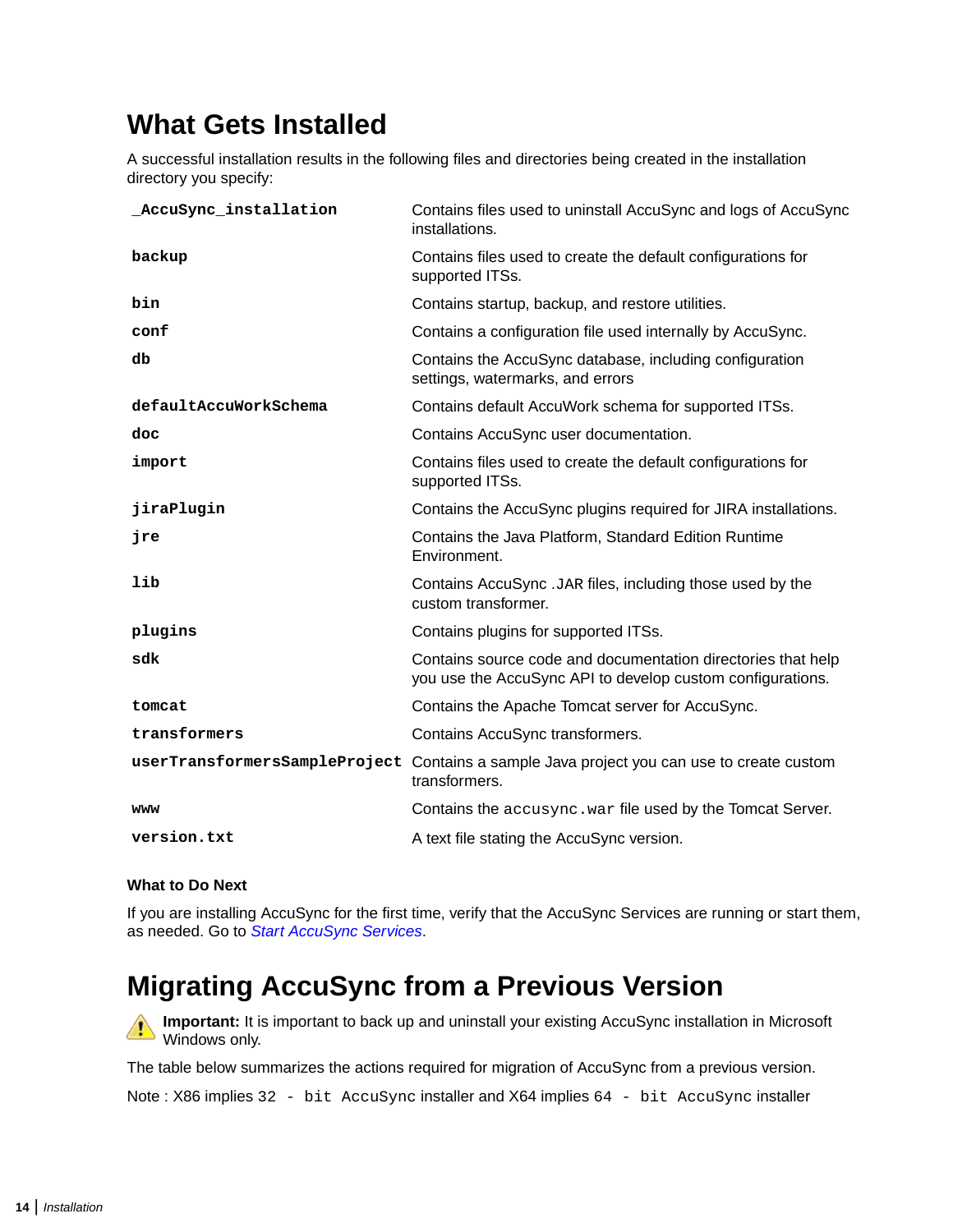<span id="page-14-0"></span>

| <b>From AccuSync</b>       | <b>To AccuSync Action</b>             |                                         | <b>Note</b>                                                                                                                             | <b>See</b>                                       |
|----------------------------|---------------------------------------|-----------------------------------------|-----------------------------------------------------------------------------------------------------------------------------------------|--------------------------------------------------|
| x86 (Linux)                | 2018.1 X64<br>(Linux)                 | 1. Backup AccuSync                      | Rename the AccuSync<br>folder or delete the<br>folder. Ensure the<br>backed up folders or<br>files are moved to the<br>customized path. | <b>Back Up AccuSync and</b><br><b>AccuBridge</b> |
|                            |                                       | 2. Uninstall AccuSync                   |                                                                                                                                         | Uninstallation of<br>AccuSync                    |
|                            |                                       | 3. Install AccuSync                     |                                                                                                                                         | <i><b>Installation</b></i>                       |
|                            |                                       | 4. Restore backed up files /<br>folders |                                                                                                                                         | <b>Running the Restore</b><br>Utility            |
| X86 (Microsoft<br>Windows) | 2018.1 X64<br>(Microsoft)<br>Windows) | 1. Backup AccuSync                      |                                                                                                                                         | <b>Back Up AccuSync and</b><br><b>AccuBridge</b> |
|                            |                                       | 2. Uninstall AccuSync                   |                                                                                                                                         | <b>Uninstall AccuSync</b>                        |
|                            |                                       | 3. Install AccuSync                     |                                                                                                                                         | <b>Installation</b>                              |
|                            |                                       | 4. Restore backed up files /<br>folders |                                                                                                                                         | <b>Running the Restore</b><br><b>Utility</b>     |

### **Start AccuSync Services**

When the installation is complete, AccuSync Services (or processes) must be running before you can start the **AccuSync Management Console**. Installations behave differently in this regard based on your operating system:

| <b>Microsoft Windows</b> | AccuSync Services are started automatically. |
|--------------------------|----------------------------------------------|
| Linux                    | AccuSync processes must be started manually. |

See *[Starting/Stopping AccuSync Service](#page-17-0)* and *[Starting/Stopping Tomcat Server](#page-18-0)*.

# **Post-Installation Procedures**

The following table summarizes additional procedures that must be performed following both new installations and upgrades:

| <b>Previous AccuSync</b><br><b>Version</b> | <b>Required Procedures</b>                                                                                                                                                               | Go To                                                                                 |
|--------------------------------------------|------------------------------------------------------------------------------------------------------------------------------------------------------------------------------------------|---------------------------------------------------------------------------------------|
| None (new AccuSync<br>installations)       | JIRA users only: Install the most<br>recent version of the JIRA plugin for<br>AccuSync.                                                                                                  | <b>Installing JIRA Plugins for AccuSync.</b>                                          |
| 2012.1 and later                           | JIRA users only: Install the most<br>recent version of the JIRA plugin for<br>AccuSync.                                                                                                  | <b>Installing JIRA Plugins for AccuSync.</b>                                          |
| 2011.3                                     | Migrate your backed up database<br>to the database installed with your •<br>new AccuSync installation.<br>JIRA users only: Install the latest<br>$\bullet$<br>JIRA plugins for AccuSync. | <b>Migrating Backed Up Databases.</b><br><b>Installing JIRA Plugins for AccuSync.</b> |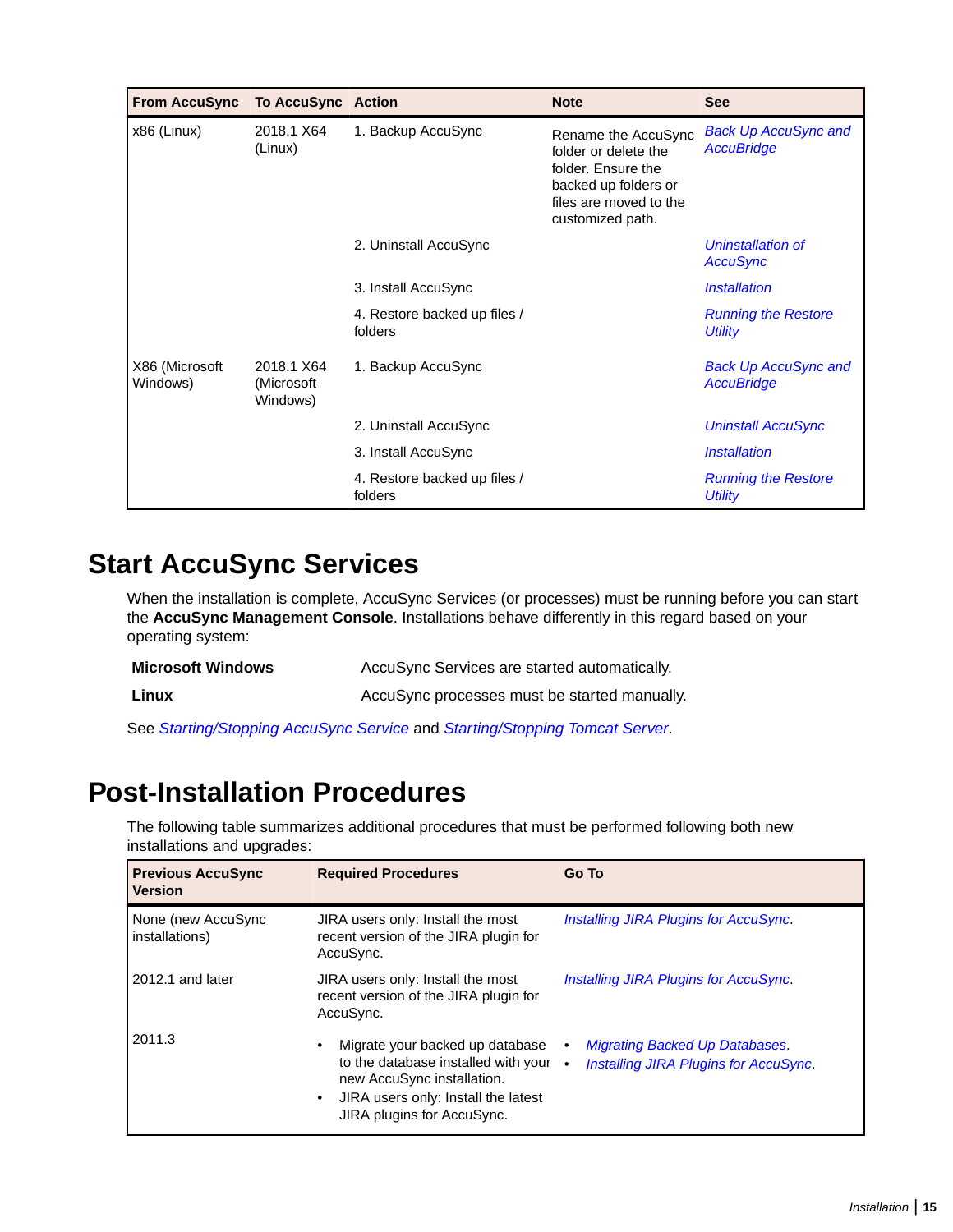# <span id="page-15-0"></span>**Any AccuSync Installation Using AccuRev 6.1 or Higher**

AccuRev 6.1 introduced support for the Secure Sockets Layer (SSL) protocol to provide encrypted communication between AccuRev clients and the AccuRev Server. In addition to the required procedures summarized in the preceding table, if you are using AccuRev 6.1 or higher and SSL has been enabled on the AccuRev Server, you must perform the following procedure or AccuSync will not be able to connect to the AccuRev server:

**1.** From a shell or console on the machine on which AccuSync is installed, set the environment variable ACCUREV HOME= to the root of your AccuSync installation directory. For example:

ACCUREV\_HOME="c:\Program Files (x86)\AccuSync\"

**2.** From the same shell or console as in the previous step, run the command:

accurev enable ssl -H <server name:port>

where <server\_name: port> is the server name and port of the AccuRev Server that you used to configure AccuSync.

**3.** When prompted, review and accept the certificate.



**Note:** You must accept the certificate to be able to use AccuSync.

For more information on SSL and how it is implemented in AccuRev, see *Chapter 9, AccuRev Security Overview* in the *AccuRev Administrator's Guide*.

# **Migrating Backed Up Databases**

**Note:** If you are installing AccuSync for the first time you can skip this section.

If you are upgrading from AccuSync 2011.3 or earlier, you must use the AccuSync **Database Migration Tool** (migration tool) to migrate your backed up AccuSync database to the database installed with your new AccuSync installation.

The migration tool is a separate download, available from the downloads page on the Micro Focus web site:

#### *[http://www.microfocus.com](http://www.microfocus.com/)*

The migration tool download includes both executables and instructions for its use.

# **Configure JIRA for AccuSync**

If you are using AccuSync with JIRA, you need to do the following before you can use AccuSync:

- Install the JIRA plugin for AccuSync.
- Restart JIRA.

The following procedures are required regardless of whether you are upgrading from a previous release of AccuSync or are installing AccuSync for the first time.

### **Install the JIRA Plugin for AccuSync**

This section describes the JIRA plugin for AccuSync and how to install them. If you already installed the plugin as part of upgrading AccuSync from an earlier version, you can skip this section.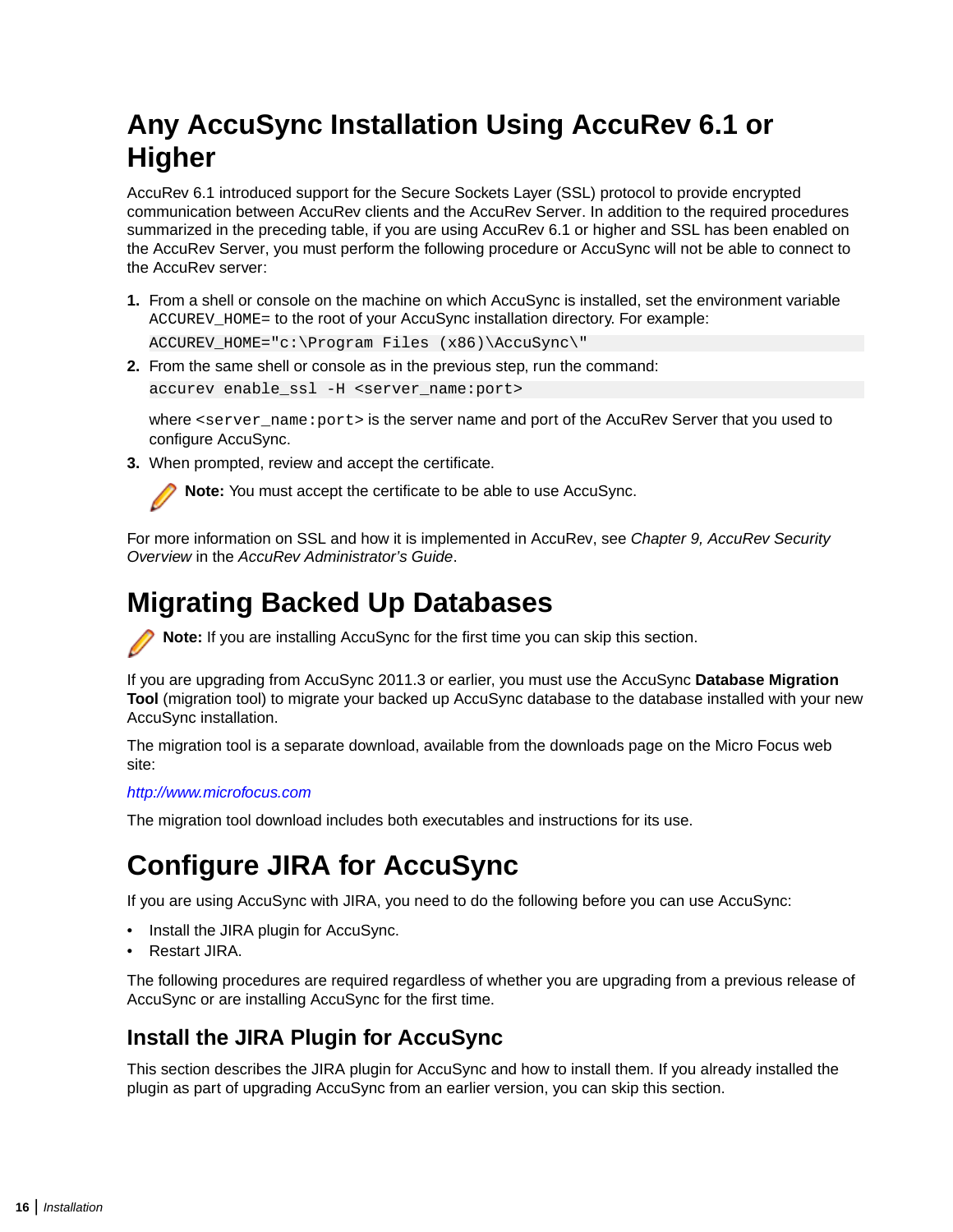#### <span id="page-16-0"></span>**Purpose of the JIRA Plugins for AccuSync**

JIRA plugins for AccuSync automatically add the following custom fields to JIRA:

| <b>AccuWorkIssueLink</b> | Stores the URL that JIRA users can use to open a browser and<br>display the issue in the AccuRev Web UI. |
|--------------------------|----------------------------------------------------------------------------------------------------------|
| <b>AccuWorkKey</b>       | Stores the unique alphanumeric key for each AccuWork issue<br>record.                                    |

**AccuWorkChangePackage** Stores summary AccuWork issue change package information.

**AccuWorkChangePackageHistory** Stores detailed AccuWork issue change package information.

These fields appear on the JIRA View Custom Fields page only after AccuSync has performed a synchronization task.

#### **Different Plugins for JIRA 6 and JIRA 7**

AccuSync provides plugins for JIRA 6 and JIRA 7, named AccuSync JiraPlugin-6.jar and AccuSyncJiraPlugin-7.jar respectively. This file is installed to the \jiraPlugin directory where you installed AccuSync. For example: c:\Program Files (x86)\AccuSync\jiraPlugin\.

Both plugins are what Atlassian refers to as Version 2 plugins. Version 2 plugins have different installation procedures than Version 1 plugins. For more information, refer to your JIRA documentation.



**Note:** AccuSyncJiraPlugin-6.jar plugin is common for single server and JDC for JIRA 6 version. AccuSyncJiraPlugin-7. jar plugin is common for single server and JDC for JIRA 7 version.

### **Retrieving Missing Fields**

The fields **AccuWorkIssueLink**, **AccuWorkKey**, **AccuWorkChangePackage** and **AccuWorkChangePackageHistory** are not visible after a fresh installation of JIRA.

To retrieve the fields you must perform the following steps:

- **1.** Launch **AccuSync Management Console** and navigate to **Connections** tab, select JIRA.
- **2.** Add JIRA details and validate the test connection.
- **3.** Once test connection is successful, refresh the AccuSync page a couple of times. The fields will be visible in the JIRA **View Custom Fields** page

### **How to Install the JIRA Plugin for AccuSync**

- **1.** Stop the AccuSync service if it is running. See *[Stopping AccuSync Server](#page-17-0)*.
- **2.** Back up any existing AccuSync Configurations.
- **3.** Run the utility to update the AccuSync database.
- **4.** For information on JIRA 6 and JIRA 7, follow the instructions in your JIRA documentation for installing plugins::
	- *<https://confluence.atlassian.com/doc/managing-add-ons-or-plugins-25788666.html>*
	- *<https://confluence.atlassian.com/adminjiraserver070/managing-add-ons-749382694.html>*

For more information, see *[http://confluence.atlassian.com/display/JIRA050/Managing+JIRA's](http://confluence.atlassian.com/display/JIRA050/Managing+JIRA) [+Plugins](http://confluence.atlassian.com/display/JIRA050/Managing+JIRA)*

**Note:** If the links do not work directly, copy and paste the link on any browser.

**5.** Start the AccuSync Service. See *[Starting AccuSync Server](#page-17-0)*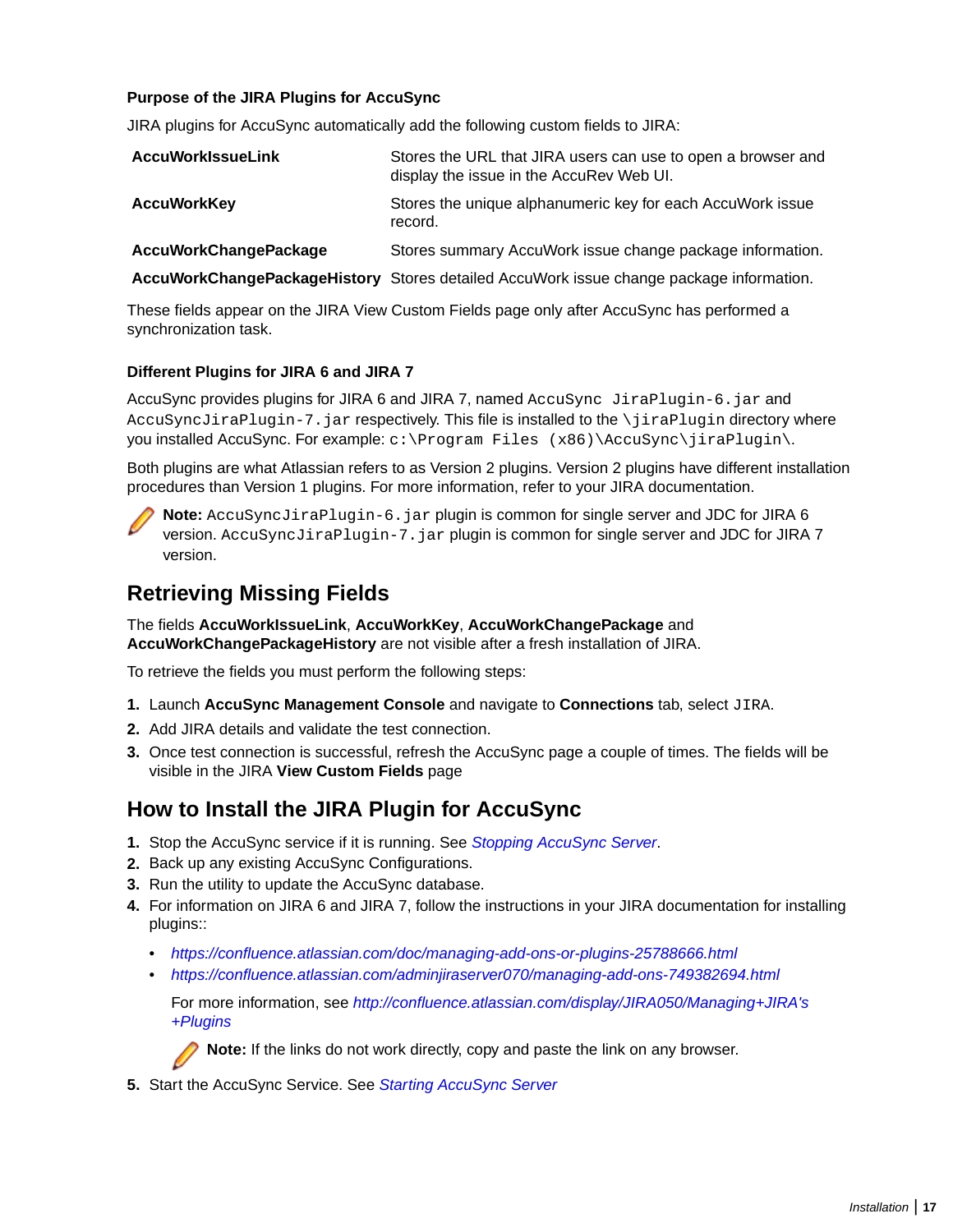# <span id="page-17-0"></span>**Performance Tuning**

Performance tuning is required when the Atlassian JIRA plugin connected to AccuSync has huge data. To manage this large Atlassian JIRA data it is highly recommended, that you increase the heap space of AccuSync Service.

Steps to increase the heap size:

- **1.** *[Stop the AccuSync service & AccuSync Tomcat server](#page-11-0)* from Microsoft Windows services or command prompt.
- **2.** Navigate to the AccuSync\_Installed\_Location\bin folder.
- **3.** Open the file startup.bat for Microsoft Windows and startup.sh for Linux.
- **4.** Edit line 6 by replacing "-Xms512m" with the value "-Xms4096m", to increase the heap size to 4GB.
- **5.** Navigate to AccuSync\_Installed\_Location\bin path in command prompt in admin mode.
- **6.** Start the AccuSync service manually by running startup.bat.
- **7.** Navigate to AccuSync\_Installed\_Location\tomcat\bin path in command prompt in admin mode.
- **8.** Start the AccuSync tomcat services manually by running startup.bat.
- **9.** Launch the AccuSync UI.

**Note:** In Microsoft Windows, starting services manually is suggested because modifying the startup.bat will not take effect with Microsoft Windows services.

### **AccuSync Services**

This section provides procedures for starting and stopping the AccuSync Service and the Apache Tomcat server for AccuSync using Microsoft Windows services and Linux processes.

# **AccuSync Service**

This section provides procedures for starting and stopping the AccuSync Service. The AccuSync Service is typically started as part of the AccuSync installation process and continues to run until you explicitly stop it.

#### **Starting AccuSync Service on Microsoft Windows**

- **1.** Open the **Services** window. For example: Type services.msc in the Microsoft Windows **Start Search** box and then press Enter.
- **2.** Select AccuSync Service.
- **3.** Click **Start the service**.



**Tip:** If you have not already done so, consider changing the **Startup Type** to Automatic.

#### **Starting AccuSync Service on Linux**

Click the AccuSync Server shortcut on your desktop.



**Note:** If shortcuts are not available on your desktop, start the AccuSync Service manually by running startup.sh in the /bin directory where you installed AccuSync.

#### **Stopping AccuSync Service on Microsoft Windows**

**1.** Open the **Services** window. For example: Type services.msc in the Microsoft Windows **Start Search** box and then press Enter.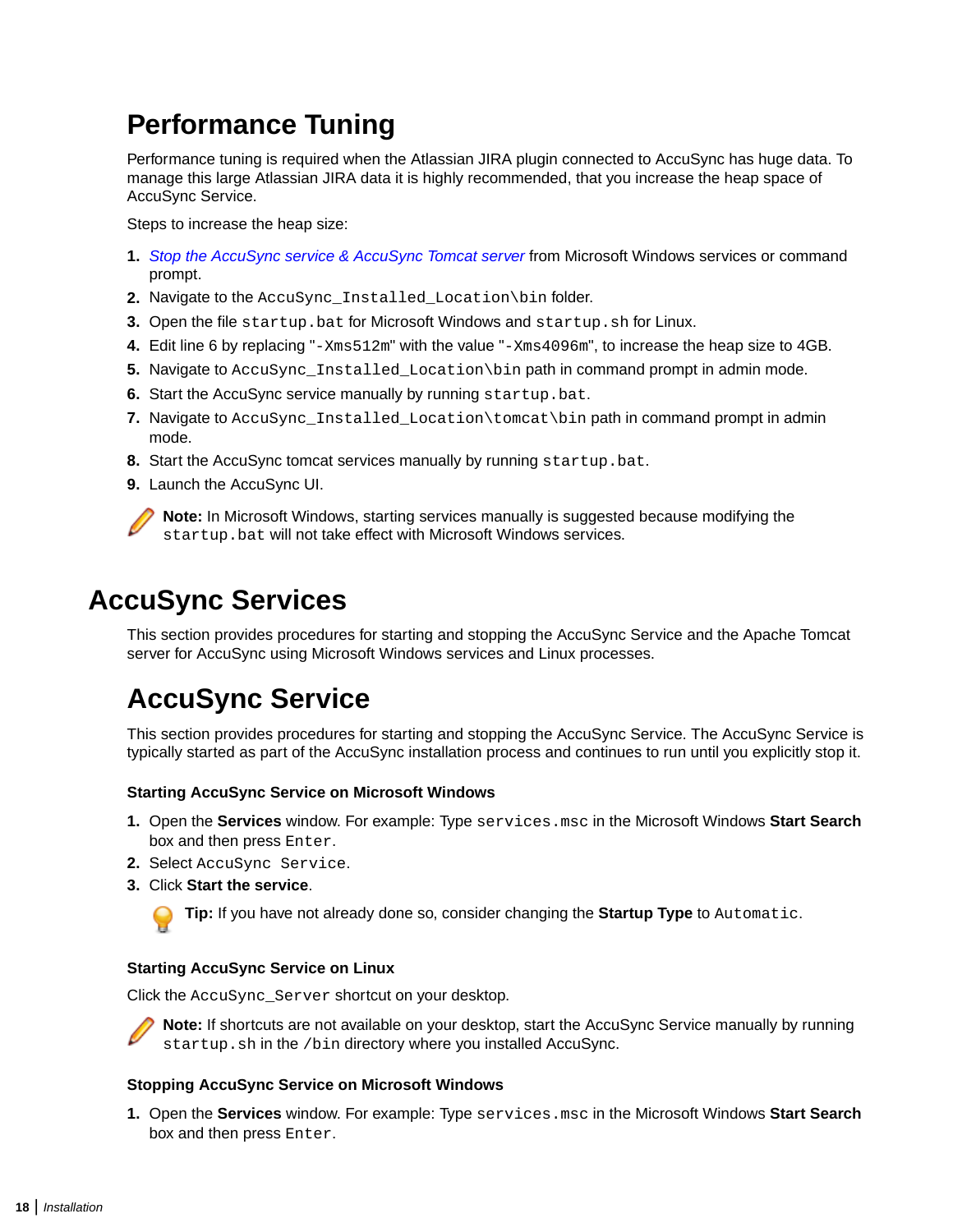- <span id="page-18-0"></span>**2.** Select AccuSync Service.
- **3.** Click **Stop the service**.

#### **Stopping AccuSync Service on Linux**

Run shutdown.sh in the /bin directory where you installed AccuSync.

# **Starting/Stoping Tomcat Server**

This section provides procedures for starting and stopping the Tomcat server for AccuSync. The Tomcat server for AccuSync is typically started as part of the AccuSync installation process and continues to run until you explicitly stop it.

#### **Starting the Tomcat Server on Microsoft Windows**

- **1.** Open the **Services** window. For example: Type services.msc in the Microsoft Windows **Start Search** box and then press Enter.
- **2.** Select the AccuSyncTomcat service.
- **3.** Click **Start the service**.

#### **Starting the Tomcat Server on Linux**

Click the AccuSync Tomcat shortcut on your desktop.

**Note:** If shortcuts are not available on your desktop, start the Tomcat server for AccuSync manually by running startup.sh in the /tomcat/bin directory where you installed AccuSync.

#### **Stopping the Tomcat Server on Microsoft Windows**

- **1.** Open the **Services** window. For example: Type services.msc in the Microsoft Windows **Start Search** box and then press Enter.
- **2.** Select the AccuSyncTomcat service.
- **3.** Click **Stop the service**.

#### **Stopping the Tomcat Server on Linux**

Run shutdown.sh in the /tomcat/bin directory where you installed AccuSync.

### **What to Do Next?**

After you have installed AccuSync and performed any required post-installation procedures, you can begin setting up the default configuration or creating a new configuration from scratch. See the *AccuSync Management Console Management Console Help* for more information.



**Important:** Scheduled backups of AccuSync configuration is highly recommended as a good practice.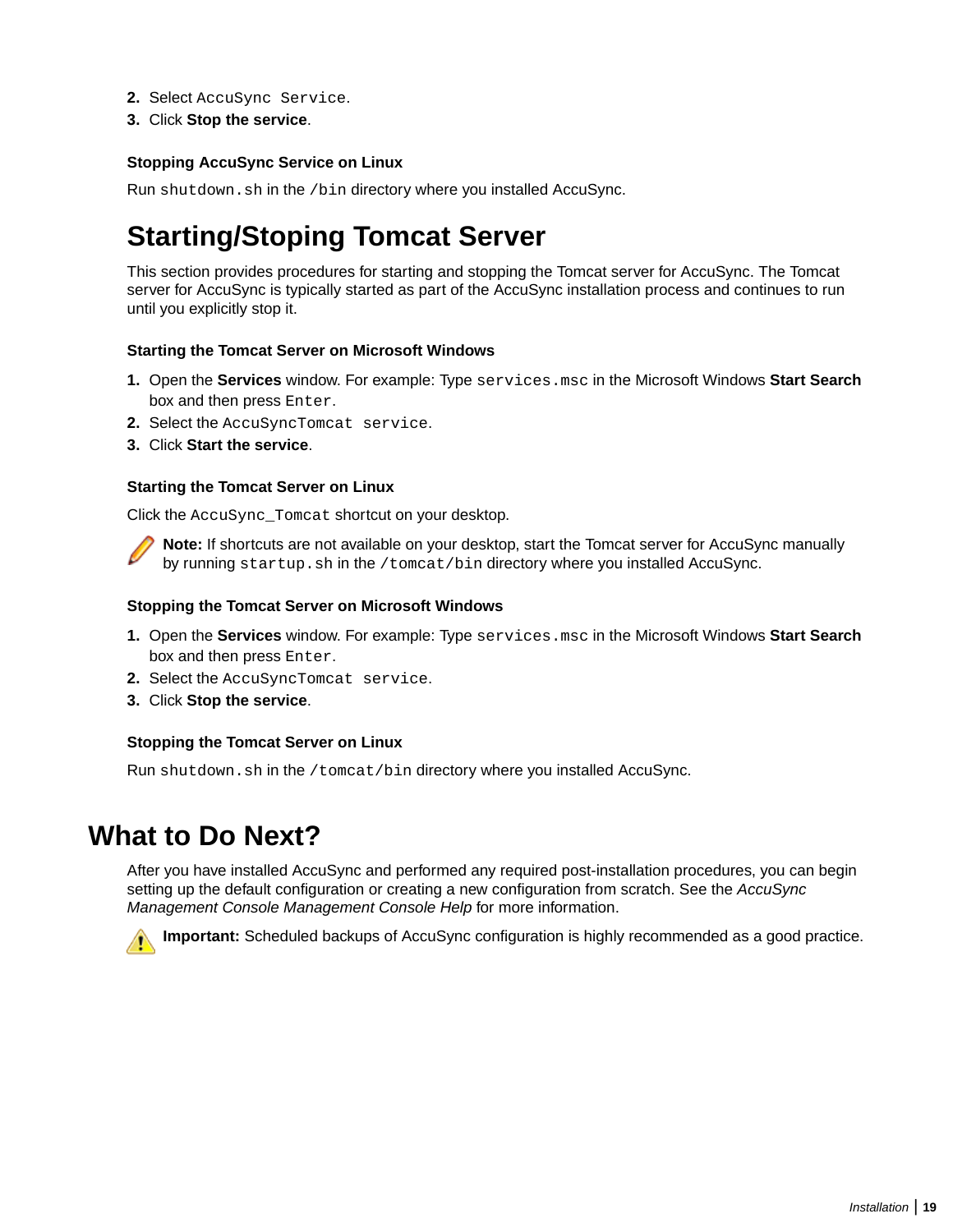# <span id="page-19-0"></span>**Release Notes**

This chapter describes the changes and enhancements for AccuSync releases.

**Note:** In cases where an issue is identified with two numbers, such as 36779 (1098217), the first represents the issue number in the AccuWork issue tracking system. The second, in parentheses, is the issue number in the Micro Focus SupportLine system used by Customer Care.

### **Version 2018.1**

### **General Enhancements**

#### **1110809 - Invalid characters in XML from Atlassian JIRAis causing sync failure without any error message**

Atlassian JIRA and AccuWork sync failed due to corruption caused by some UNICODE characters, no error message was displayed, which led to confusion. This issue has been rectified now.

#### **1105038 - Sync failure issue record continued to grew in size in the database inspite of deletion from the AccuSync Management Console UI**

Sync failure issues now get deleted from the database too on hitting the Delete button in the AccuSync **Management Console** UI.

#### **631677 - Installer fixes required for seamless upgrade for 32-/64-bit**

Backup and removing old Tomcat web server files and its references, updating garbage collection and services.

#### **631678 - Tomcat web server upgrade to version 8.5.23**

AccuSync now supports Apache Tomcat web server version 8.5.23.

#### **631679 - JRE upgrade**

JRE version has been upgraded to 1.8 v152.

# **Version 2017.1.1**

### **General AccuSync Enhancements**

#### **1109424 - Apache Tomcat version required upgrade**

The Apache Tomcat version has been upgraded to version 8.5.14 in the current release,

#### **45132 - JRE version upgrade**

AccuSync The Java Runtime Environment (JRE) version has been upgraded to 1.8v121.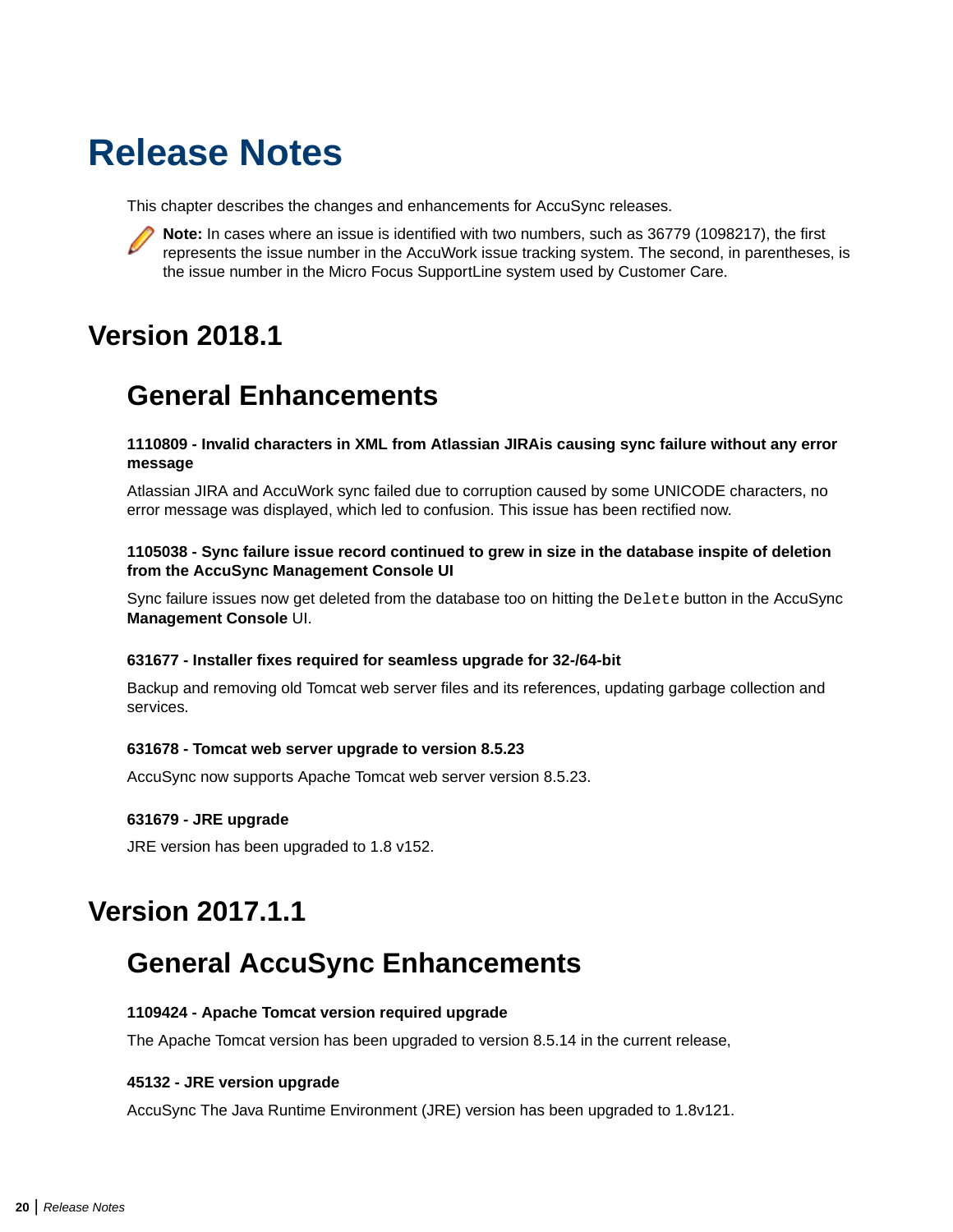#### <span id="page-20-0"></span>**1110130 - AccuSync installed wrong version of tomcat - installed version 6 instead of version 8**

In the current release AccuSync installs the correct version of Apache Tomcat .

#### **1110224 - AccuSync did not install Apache Tomcat as a service on Microsoft Windows 7**

In this release the issue has been resolved.

#### **47353 - New Feature of AccuSync introduced - Back Up to and Restore from customized location**

From this release, AccuSync can be backed up to a customized location and the same can be retrieved.

#### **47227 - AccuSync Java 8 - Java Virtual Machine (JVM) Tuning**

AccuSync JVM parameters have been tuned for optimal performance of AccuSync.

# **HP ALM Enhancements**

#### **1105164 - AccuSync's capability to link a new HP ALM defect to an existing AccuWork Issue if project names are repeated in different HP ALM domain.**

HP ALM (also referred to as Quality Center) allows duplicate project names in multiple domains. It is required that the projects be synchronized in the same depot. Now, AccuSync allows synchronization of HP ALM issues having same project names in different domains with the same AccuRev depot.

#### **1109709 - Synchronization between AccuSync and HP ALM was not working as expected.**

The synchronization work flow between AccuSync and HP ALM would not complete correctly, this issue has been resolved.

#### **1105873 - AccuSync HP ALM Test Connection was failing**

This issue has been resolved.

**Note:** HP ALM is also referred to as HP Quality Center.

### **JIRA Enhancements**

#### **44105 - Comment fields did not reflect updated data post - JIRA synchronization**

The comment fields in AccuWork and JIRA are now reflecting the updates correctly.

#### **1104445,1107453- AccuSync was unable to intelligently remove duplicate transaction and CPK data from third party issue tracking system.**

This issue has been resolved.

#### **45634 - Epic unlinking and SubTask unlinking were not working (applies to JIRA Agile 7 or JIRA Agile Agile plug-in)**

Epic unlinking and SubTask unliking are now working perfectly.

#### **1106112 - AccuSync would append the fields CPK (change pakage) and CPK history in the third party ITS resulting into duplicate data**

AccuSync would duplicate information in the fields **CPK** and **CPK history** whenever the watermark was reset and a re-synchronization was performed. This duplication of information has been rectified.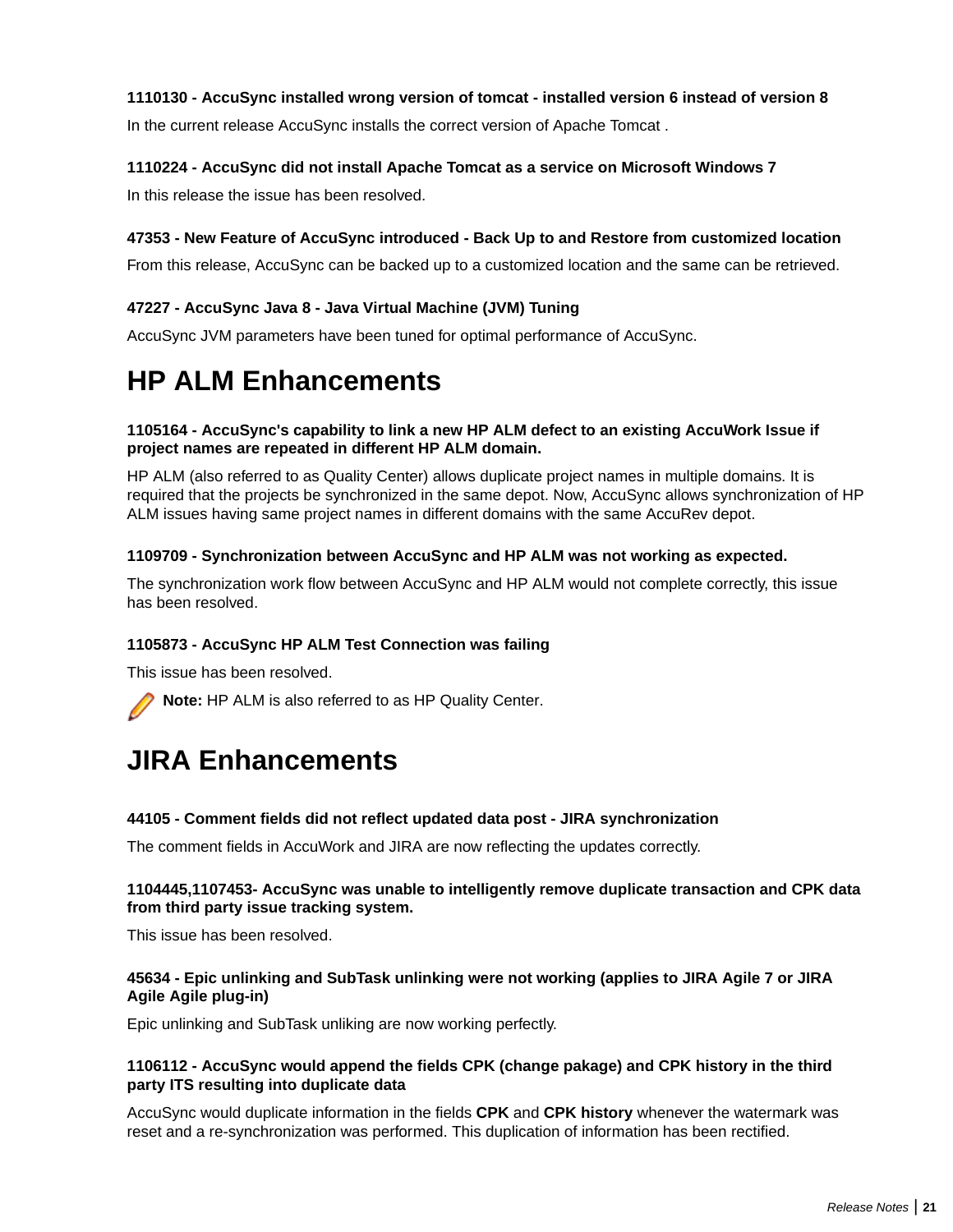#### <span id="page-21-0"></span>**1096646,1104346 -Moving an issue in JIRA would not update the AccuWork fields**

If an issue was moved from one JIRA Agile project to another, it would maintain the AccuWork field values which were available in the previous JIRA Agile project, and would not trigger an update of the fields. This problem has been resolved, now both AccuWork and JIRA Agile fields are updated.

#### **1107966, 1109537 - AccuSync Support for latest version of JIRA (7.0 to 7.3.6)**

AccuSync 2017.1 supports JIRA Agile (7.0 to 7.3.6).

**1108660 - JIRA project name containing ampersand ("&") fail synchronization with AccuSync** If a JIRA project name had an ampersand ("&") in it, during a synchronization an error would be generated resulting into failure of the synchronization. This issue has been resolved and additionally all the special characters are now supported.

#### **1106779 - AccuSync configuration running fails to synchronize new JIRA Issues**

The AccuSync configuration while still running, as seen in the main **AccuSync Management Console**, would stop synchronizing new JIRA Agile issues to AccuWork. The water marks for some Synchronization Patterns would stop getting updated while others continued to move on. This caused failure in synchronization, which has now been resolved.

### **Documentation Enhancements**

#### **1104440 -- AccuSync Help states wrong button behavior running a sync pattern**

The *AccuSync Management Console Help* document has been updated with the correct button behavior.

#### **1107398 -- AccuSync product documentation does not state that jiraKey and jiraIssueLink fields in issue form are required**

The *AccuSync Management Console Help* document has been updated accordingly.

#### **1105209 -- AccuSync documentation does not state that JIRA needs to restart after it is installed**

The*AccuSync Management Console Help* document has been updated accordingly.

### **Version 2016.2**

# **General AccuSync Enhancements**

These changes apply to all ITSs supported by AccuSync.

#### **1105256 - AccuSync Error provides no useful information to correct configuration. No Sync**

This issue has been fixed in the current release, now these errors are appearing in the logs

#### **1105264 - AccuSync watermark not updating**

AccuSync Watermark is now updating.

#### **1100854 - Unable to stop sync pattern**

The sync pattern can now be stopped without navigating to the server and shutting down AccuSync.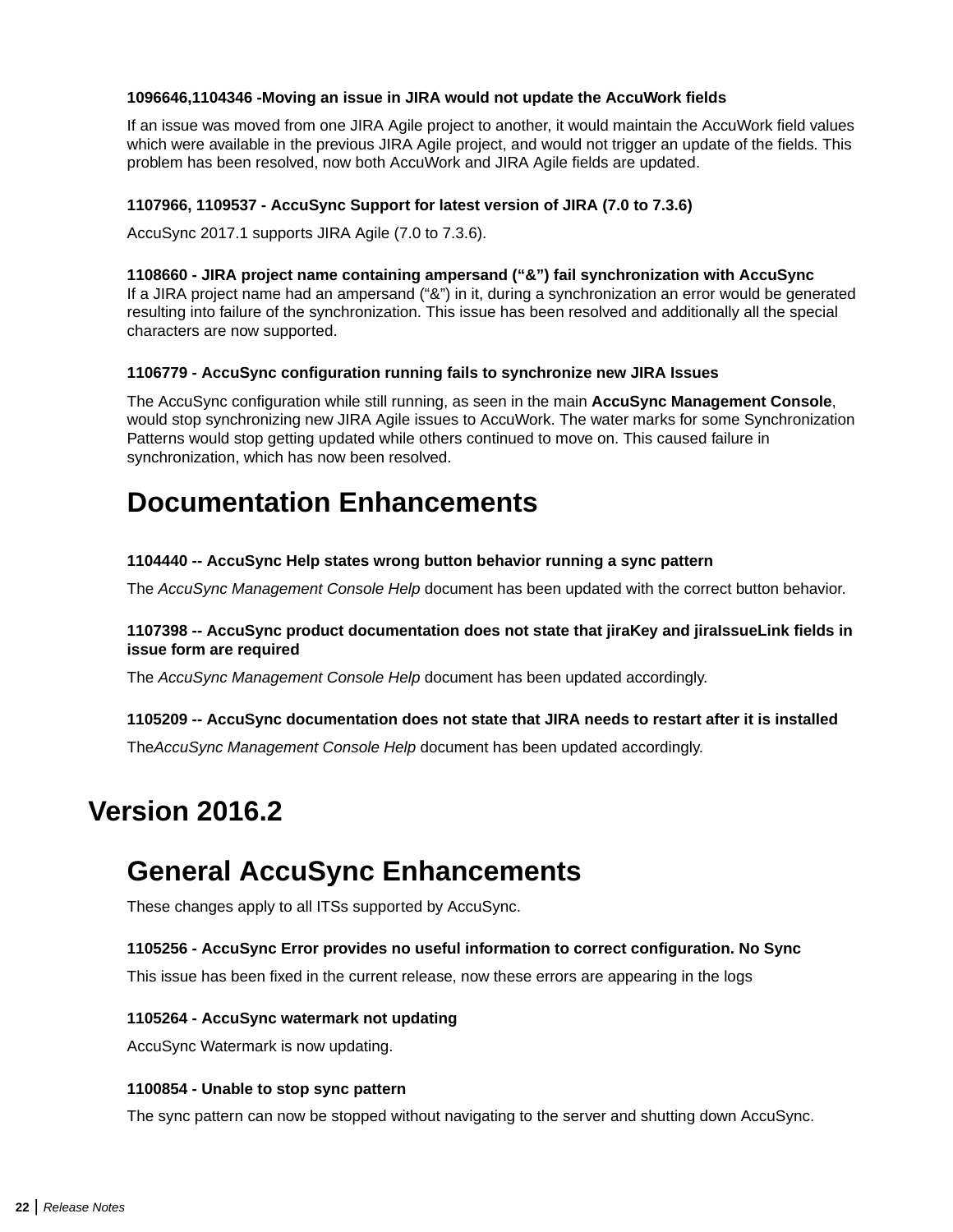#### <span id="page-22-0"></span>**1102461- AccuSync is leaving behind temporary XML files from synchronization**

AccuSync was leaving behind temporary XML files from synchronization, which eventually would fill the disk volume and causes operating system errors. This issue has been resolved in this release.

#### **1103460 Adding a second email address causes error.**

In the **Send email to** field, entering one or more email addresses (typically, addresses of AccuSync administrator or IT administrator) with a comma separator was not getting sent to anyone. This issue has now been relived.

#### **1103720 - AccuSync changing Synchronization Frequency for Sync Pattern resets watermarks**

Editing the synchronization frequency for a synchronization pattern would reset watermarks for both AccuWork and the third party ITS to their respective beginning points, which would require the synchronization pattern to process the changes all over again. This issue has been resolved in the current release.

### **HP ALM Enhancements**

#### **1105938 - AccuSync synchronizes only the first 10 defects returned by a filter**

This issue has been resolved in the current release.

### **IBM Rational ClearQuest Enhancements**

#### **1104934 - Test Connection to ClearQuest Fails on First Try. Second one works**

The **Test Connection to ClearQuest** fails the first time when setting up the configuration. The second and subsequent *Test Connection* work as expected given the fields are filled in correctly.

### **JIRA Enhancements**

#### **1102994 - Request for JIRA Data Center (JIRA 6 and JIRA7) support**

A request for JIRA Data Center support was raised in the earlier release. This release provides Data Center (JIRA 6and JIRA 7)Support.

#### **1104544 - AccuSync is doubling backslash characters transferred from JIRA to AccuWork**

While synchronizing fields that contain backslash characters, AccuSync inserts double the character into the AccuWork issue. The issue has been resolved in the current release.

#### **1105387 - AccuSync 2016.1 does not sync fields containing French characters correctly**

AccuSync version upgrade from version 2015.1 to version 2016.1 resulted into the following problems:

- AccuSync 2016.1 does not create AccuWork issues with correct field content when the corresponding field in an HPQC defect contains French characters.
- The characters "éèêàâÉÊÂ&ùù" are translated to and displayed as "\u00E9\u00E8\u00EA \u00E0\u00E2\u00C9\u00CA\u00C2&\u00F9\u00F9" in AccuWork.
- The same characters were displayed correctly with version 2015.1.

All these problems have been collectively solved, while addressing this issue in the current release.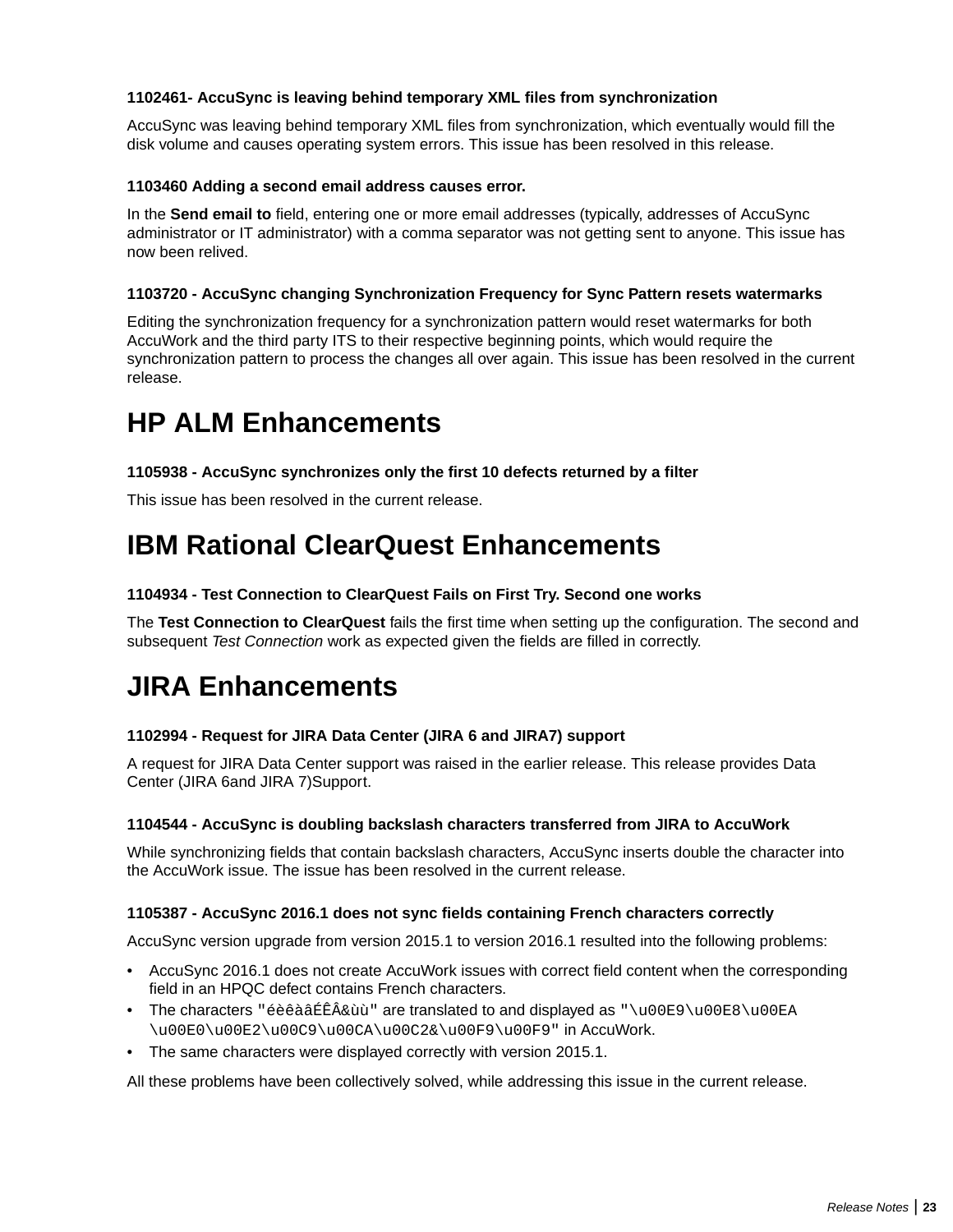#### <span id="page-23-0"></span>**1105392 - AccuSync does not handle line-breaks correctly**

When there is a multi line description in JIRA, it gets displayed in AccuWork with a blank line above the third line. This issue has been resolved in the current release, AccuSync now handles line breaks correctly.

#### **1105326 - AccuSync does not handle Umlauts correctly**

he alphabet "u" with the umlaut (<alt>+0225 or <alt>+0220) is not synchronizing into AccuWork correctly. For example, the word "büg" appears as "b\u00FCg" in AccuWork. This issue has been resolved in the current release.

#### **1102877 - Hide Change Package and Change Package History tab until AccuSync sync is performed**

The tabs **Hide Change Package** and **Change Package History** can now be hidden until an AccuSync synchronization is performed.

#### **1104346 - AccuSync not properly setting JIRA KEY and JIRA LINK after moving JIRA issues**

After starting up the new synchronization, the issues created in the new depot from the synchronization have the JIRA KEY and JIRA LINK fields pointing to the correct new JIRA project in this release, instead of the old project as was the case in the earlier release.

#### **1103517, 1103519 - After upgrading sync pattern trying to sync all old issues**

After upgrading synchronization pattern, the old issues are no longer getting synchronized in this release.

#### **1104760 - Many Synchronizations are being skipped, so JIRA issues are not syncing**

JIRA issues are not synchronizing with AccuSync when two instances of JIRA run on the same server. This issue has been resolved in this release.

#### **1104950, 1103996 - AccuSync with JIRA failing to handle custom fields correctly**

AccuSync handles JIRA custom fields correctly in this release.

#### **1103038 - AccuSync plugin for JIRA sometimes doesn't install custom fields in JIRA**

The custom fields **AccuWork Key**, **Link**, **CPK** and **CPK history** would not get on a fresh installation of JIRA. This issue has been resolved in the current release.

### **Documentation Enhancements**

#### **1104433 - AccuSync 2016.1 Installation and Release Notes JIRA 4, 5 & 7 Plug ins**

The AccuSync 2016.1 Installation and Release Notes state that only the JIRA 5 & JIRA 7 versions of the plugin are installed. This is not correct or the installer is broken as the JIRA 4 version is also installed. This issue has been rectified in this release.

#### **1098741 - AccuSync Management Help PDF is missing Appendix E**

*AccuSync Management Console Help PDF* now has *Appendix E*.

#### **1104429, 1104933 - AccuSync 2016.1 installs the 2014.3 AccuSync Management Console Help**

AccuSync Installer 2016.1 is installing the 2014.3 version of the *AccuSync Management Console Help* document. This issue has been rectified, AccuSync Installer 2016.2 installs 2016.2 *AccuSync Management Console Help*.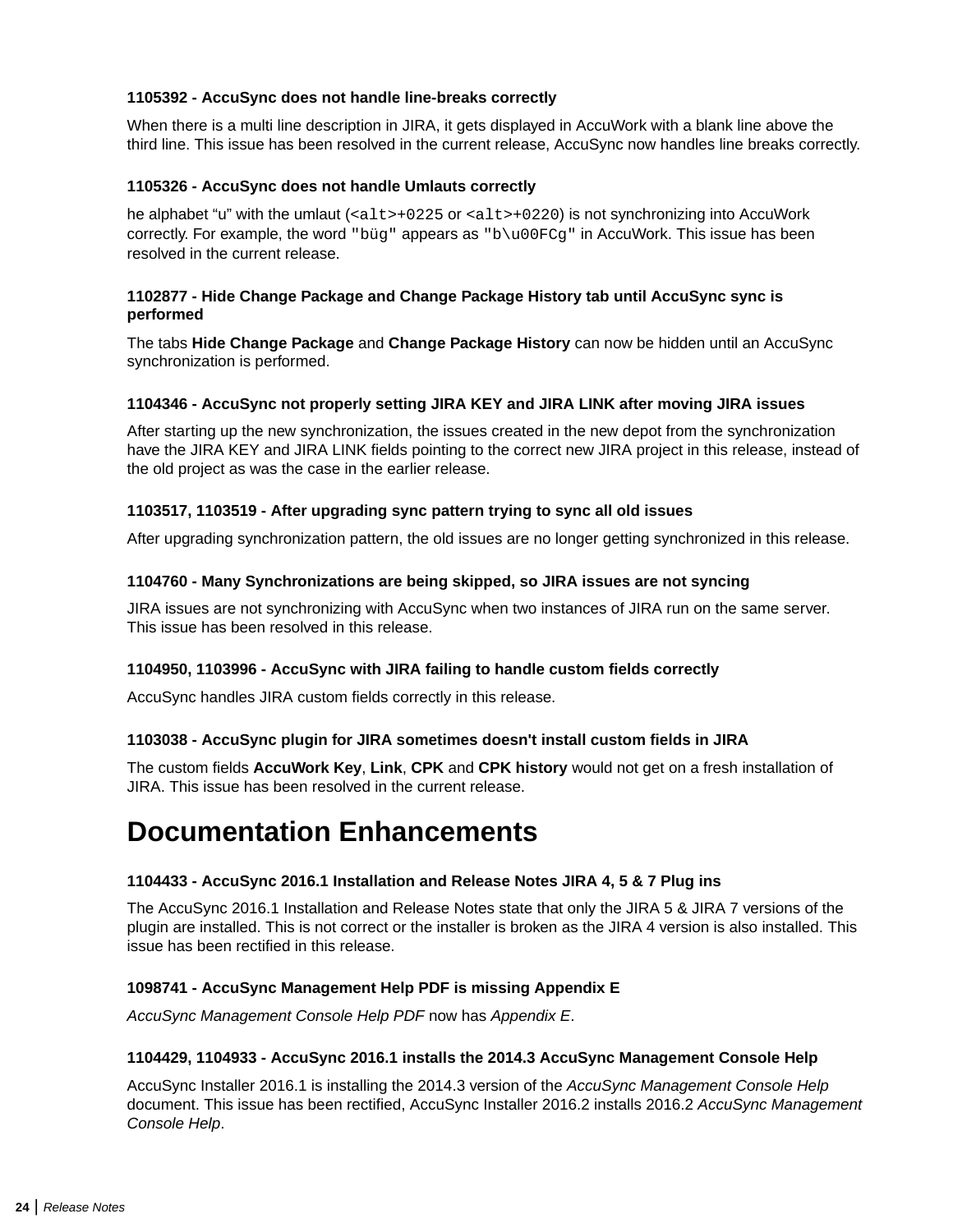#### <span id="page-24-0"></span>**1094770 - AccuSync request for improved documentation of JIRA components field**

JIRA component fields have been documented extensively in this release.

### **Version 2016.1**

### **General AccuSync Enhancements**

#### **39188 - Need the ability to specify GMT offset for the ClearQuest server**

The "get system time" implementation for ClearQuest is incorrectly using the AccuSync server time. The AccuSync user now has the ability to specify the GMT of the server.

#### **39190 - Limit the amount of issues searched during sync based on the last watermark in ClearQuest**

With AccuSync 2016.1, there is a new watermark query condition to limit the amount of issues searched to find only issues / items that changed since last sync

#### **39193 - For linked fields, such as linking stories to requirements, the field should support multiple values, separated by semicolons**

For any field that is a mapping field between one type and another type, AccuSync now support semicolon separated values. If a user designates a field on a story as mapping it to requirements, the user has the ability to enter multiple ids, '1234;5618' for example, and it will then be linked to both of those issues.

#### **39263 (1102433) - Support for JIRA 7**

In this release, AccuSync has added support for JIRA 7.

#### **39265 (1102436) - Suppress the password of AccuSync user in the logs**

AccuSync now masks the password of the AccuSync user which was displayed in the AccuSync log files

#### **39285 (1102461) - AccuSync leaves behind temporary XML files from synchronization**

AccuSync 2015.2 RC2 (and later) are leaving behind temporary XML files in /tmp folder. This eventually fills the disk volume and causes operating system errors. The issue has been resolved in the current release.

#### **39367 - Add support for Oracle as the back end database with HP**

AccuSync 2016.1 now supports Oracle databases when integrating with HP.

#### **39396 - Prevent duplicate issues with JIRA integration when moving from project based IDs to universal IDs**

When changing IDs from "project-based" to "universal," duplicate issues are created instead of updating the existing issue records. This has been resolved with this release.

#### **39412 - AccuSync JIRA Plugin version (in pom) is incorrect**

The JIRA Plugin that is installed in JIRA currently has a 2013.1 version. The current release is updated to reflect the new version.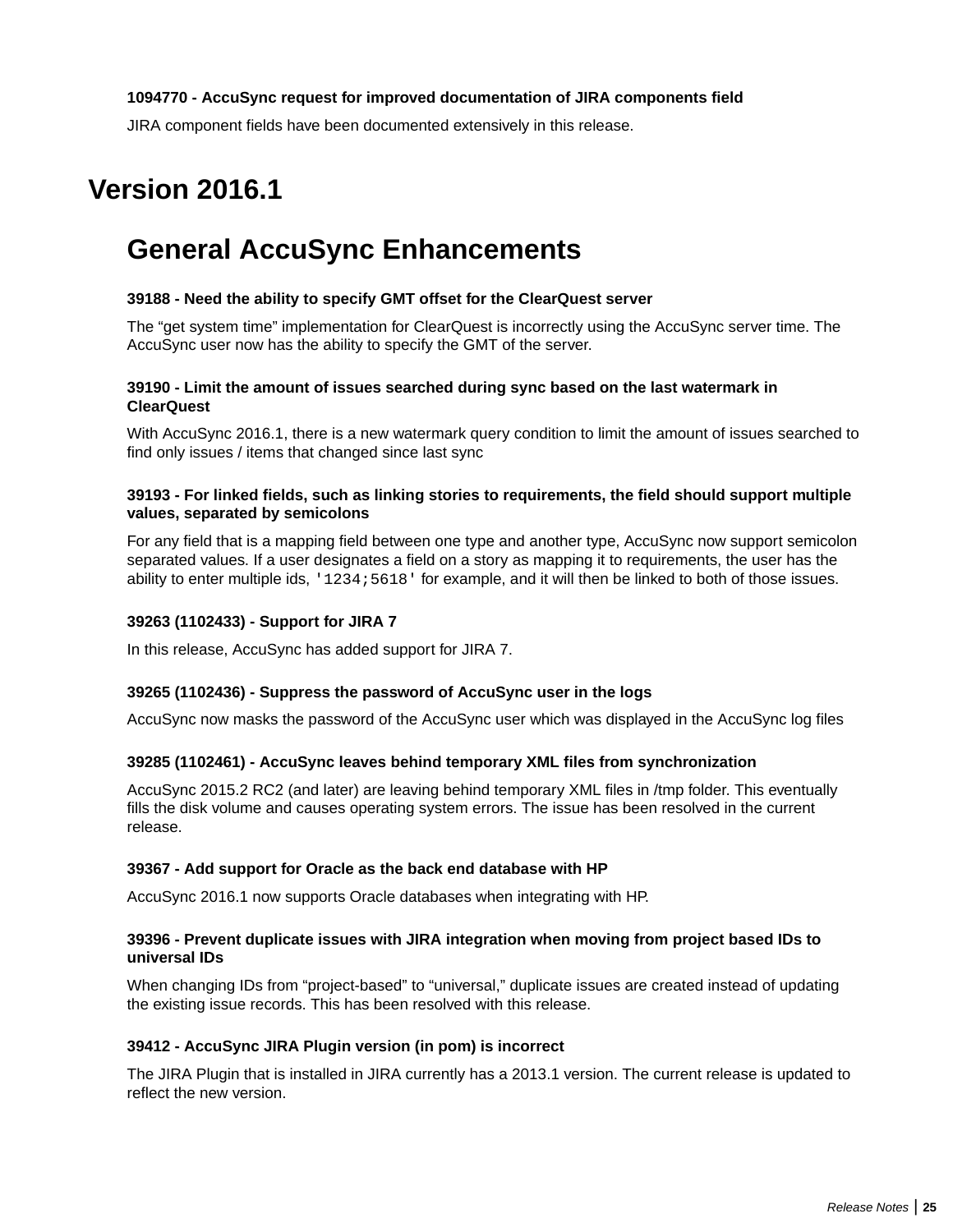#### <span id="page-25-0"></span>**39476 (1102981) - Request to support for JIRA "nfeed" field type**

AccuSync 2016.1 now supports mapping the "nfeed" JIRA field type.

#### **39646 (1103517) - JIRA query is returning all Issues vs the recent set when watermark is at maximum value**

When running a sync pattern, AccuSync finds all JIRA issues instead of the most recent set of new or modified issues. This issue has been resolved in the current release.

### **Version 2015.2**

### **General AccuSync Enhancements**

These changes apply to all ITSs supported by AccuSync.

#### **36890 (1098447) - Change AccuWorkIssueLink within AccuSync without manually editing each record**

In this release, users no longer have to manually edit each record to change **AccuWorkIssueLink** within AccuSync.

#### **37394 (1099526) - Create issues with odd characters in descriptions**

In previous releases, issue descriptions were restricted to standard characters in descriptions. In this release, users can create descriptions with various characters.

#### **38984 (1101578) - When AccuSync CQ runs test connection, it does not work if projects are not found**

When there is no project field in CQ, test connection does not come back from a wait cursor. This has been resolved in the current release.

# **HP ALM Enhancements**

These changes apply to AccuSync for HP ALM only.

#### **36816 (1098817) - Sync must work with HP ALM 12 REST API**

In this release, Sync works with HP ALM 12 REST API.

### **JIRA Enhancements**

These changes apply to AccuSync for JIRA only.

#### **38823 (1100944) - Support Scripted JIRA field type in AccuSync**

AccuSync now supports the JIRA field type Scripted.

#### **35861 (1096646) - Moving from one JIRA project to another does not update the AccuWork field**

In previous releases, moving from one JIRA project to another did not update the AccuWork field. This has been corrected in the current release.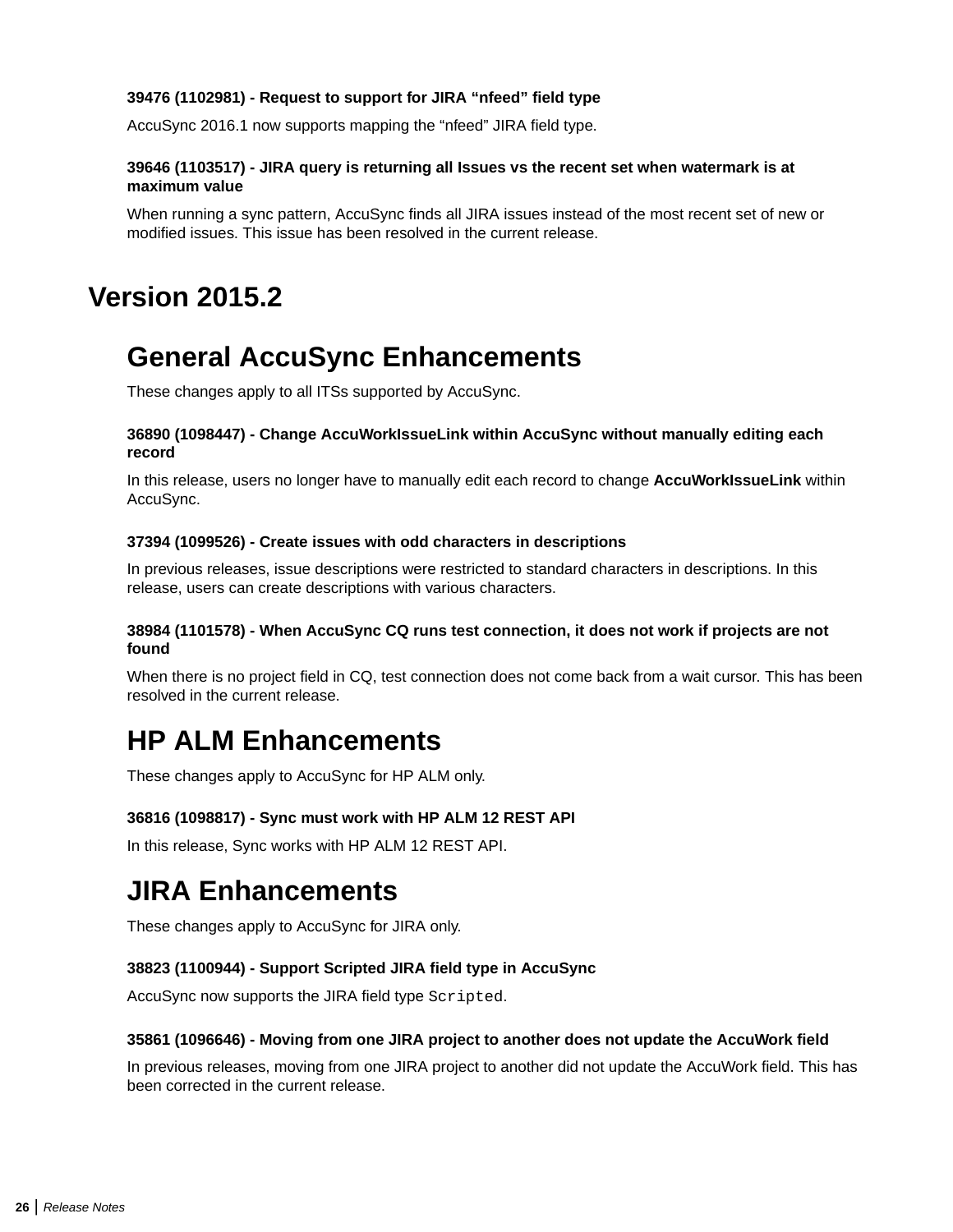#### <span id="page-26-0"></span>**38884 - Need to track timezone on input as well as output**

In previous releases, AccuSync only tracked timezone on output. In the current release, AccuSync tracks timezone for both input and output.

#### **39100 (616472) - Lack of path usage when working with rest URLs**

In previous releases, AccuSync lost use of the JIRA path parameter. In the current release, AccuSync uses serverUrl as defined in the JIRAITSConnection instead of the BASE\_URL.

# **Rally Enhancements**

This change applies to AccuSync for Rally only.

#### **38672 (1100606) - Change package history beyond 32768**

In this release, resolved regression related to large change packages failing to sync in Rally.

#### **38738 (1100750) - Updating an existing Rally custom text field can fail if the field is not empty**

In the previous release, pushing custom text into a field that already has an entry causes a failure. The issue has been resolved in the current release.

### **Version 2015.1.1**

### **General AccuSync Enhancements**

These changes apply to all ITSs supported by AccuSync.

#### **37394 - Add the ability to create issues even with odd characters in description**

In this release, AccuSync allows the use of unique characters in descriptions.

### **HP ALM Enhancements**

These changes apply to AccuSync for HP ALM only.

#### **33218 - Link to HPQC record is set incorrectly by AccuSync**

AccuSync set the HP ALM link in a different format than HP ALM uses. In this release, AccuSync set links in the appropriate format.

#### **37474 - HP ALM fields are not being properly handled/understood**

AccuSync is not handling various user-xx fields that are present in HP ALM. User field handling has been corrected.

#### **36742 - HP ALM connections established and never close**

Connections from AccuSync to HP ALM never close. The issue has been resolved in this release.

#### **37146 - Creation of requirements into HP ALM should not include a hard-coded dev-comments**

In this release, requirements no longer include the hard-coded developer comments.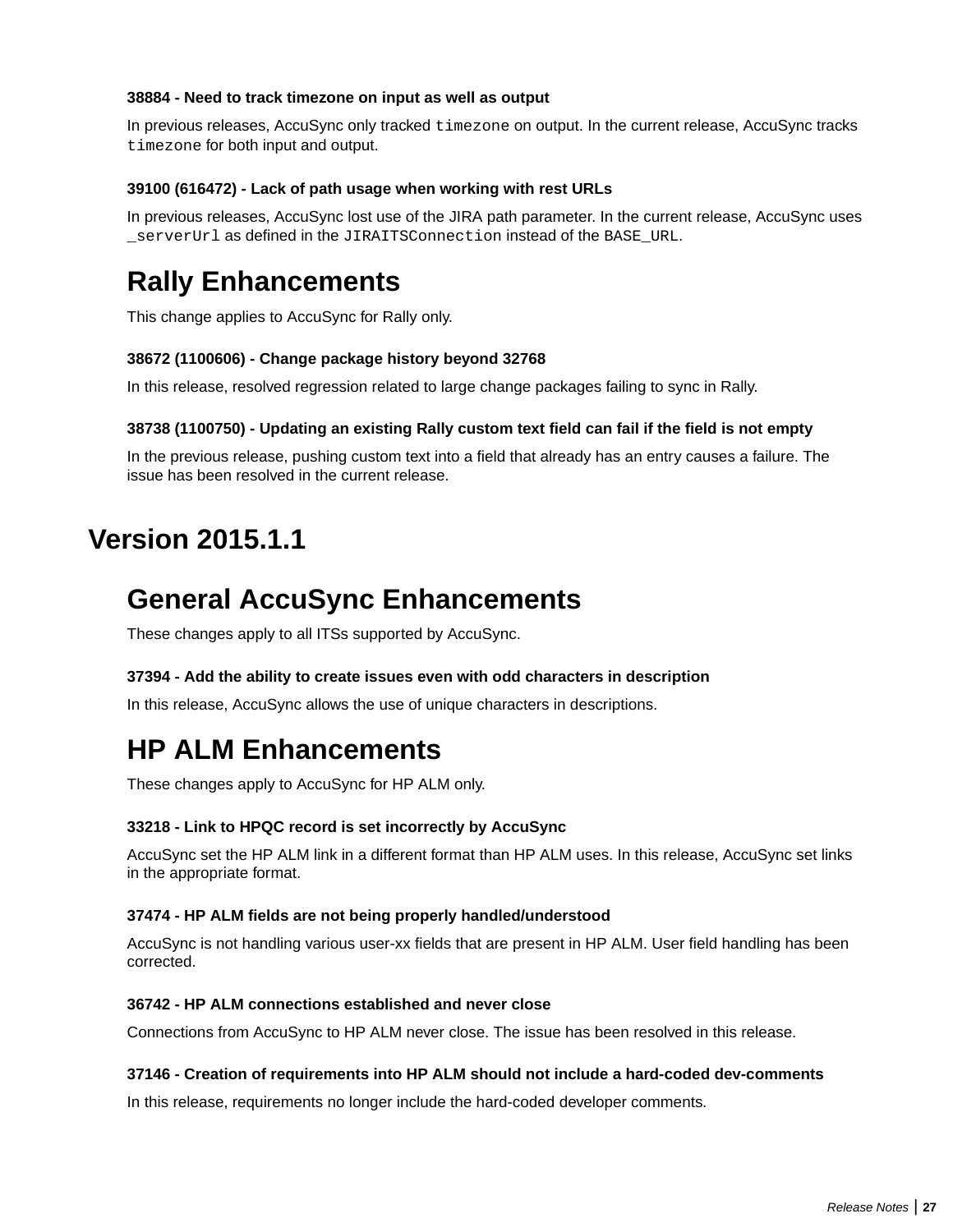#### <span id="page-27-0"></span>**36689 (2809422) - Sync one HP ALM project to multiple AccuWork schema**

In this release, users can sync one HP ALM project with multiple AccuWork schema via multiple AccuSync configurations.

### **JIRA Enhancements**

These changes apply to AccuSync for JIRA only.

#### **37551 (2825900) - AccuSync queries are not returning values due to errors**

The special JQL Query that runs and looks for empty AccuWork **Key** fields in JIRA is not pulling more than the first 20 issues. This problem has been corrected.

#### **36655 (1097937) - AccuSync using wrong stream name when syncing CPK information**

The stream name in the version spec for each file does not transmit correctly. The issue has been resolved in this release.

#### **37299 - Provide additional details when createissue fails**

In this release, more details are provide when createissue fails in order to facilitate debugging.

### **Version 2015.1**

### **General AccuSync Enhancements**

These changes apply to all ITSs supported by AccuSync.

#### **35835, 35857 - Sample transformers do not compile**

In previous releases, AccuSync sample transformers did not compile. This problem has been corrected in the current release.

#### **35941 (1096715) - Shipped Java version should be updated to 1.7**

AccuSync leverages the security features of Java. The more recent versions of AccuSync (including the current release) now ship with Java 1.7, which supports all the current TLS variants. Users may need to include the security certification within the JRE themselves.

#### **36108 - Performance degrades with large transaction ranges**

In previous releases, AccuSync performance degraded when synchronizing AccuWork issues with large transaction ranges. The performance with AccuWork issues has been improved in the current release.

#### **36417 - UI performance degrades on systems with multiple configurations**

In previous releases, AccuSync UI performance degraded when users had multiple configurations. This problem has been corrected in the current release.

#### **36498 - Initialization and scheduling can fail on systems with multiple configurations**

In previous releases, AccuSync initialization and scheduling processes could sometimes fail for users with several configurations. This problem has been corrected in the current release.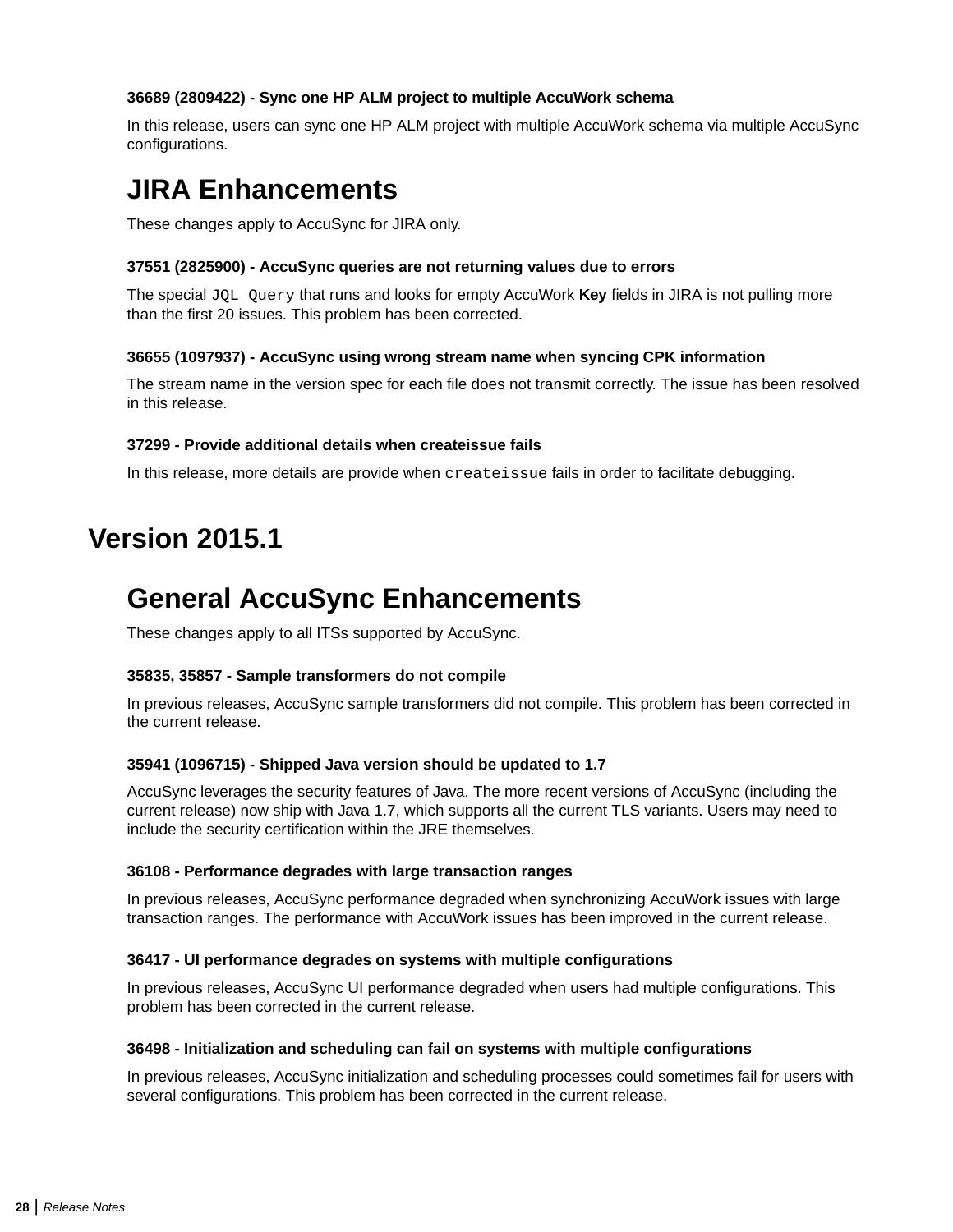#### <span id="page-28-0"></span>**36520 - Users with multiple configurations can encounter race conditions**

In previous releases, AccuSync users with several configurations could encounter race conditions and resource allocation issues. This problem has been corrected in the current release.

#### **36779 (1098217) - The accusync.properties file contains blank entries**

In previous releases, the accusync.properties file contained listings for unused ITS systems so that auto-start would run. This requirement has been removed in the current release.

### **HP ALM Enhancements**

These changes apply to AccuSync for HP ALM only.

#### **34597 - Sync with search criteria fails to paginate properly and produces an infinite loop**

In previous releases, performing a synch operation with a search criteria filter produced a result which failed to paginate correctly and went into an infinite loop. This problem has been corrected in the current release.

#### **35724 - Synchronization produces error message stating that AccuSync cannot resolve type hp\_cpk\_promote\_data**

In previous releases, a synch operation involving type hp\_cpk\_promote\_data returned the following error message: Cannot resolve type hp\_cpk\_promote\_data for field AccuWorkChangePackageHistory. This problem has been corrected in the current release.

#### **35946 - New: change package synchronization**

Change package synchronization has been added for HP-QC.

### **JIRA Enhancements**

These changes apply to AccuSync for JIRA only.

#### **36332 - Custom fields not using value keys**

In previous releases, custom fields in JIRA were not using value keys for JSONObjects or for walk arrays. This problem has been corrected in the current release.

#### **36353 (1097379) - Sync process adds invalid characters**

In previous releases, the process of synchronizing a multi-line field from JIRA to AccuRev incorrectly added carriage return escape sequences to the value. This problem has been corrected in the current release.

#### **36598 (1097822) - AccuSync Test Connection to JIRA 5.2 fails**

In the previous release, running the test connection to JIRA 5.2 returned a JSONException error. This problem has been corrected in the current release.

#### **36879 - Cannot use quotation marks in descriptions**

In previous releases, users could not use quotation marks in the description field. This problem has been corrected in the current release.

#### **36923 - Issue update time not accounting for different time zones**

In previous releases, issue update times did not account for different time zones. If the JIRA and AccuSync machines resided in different time zones, some issues might have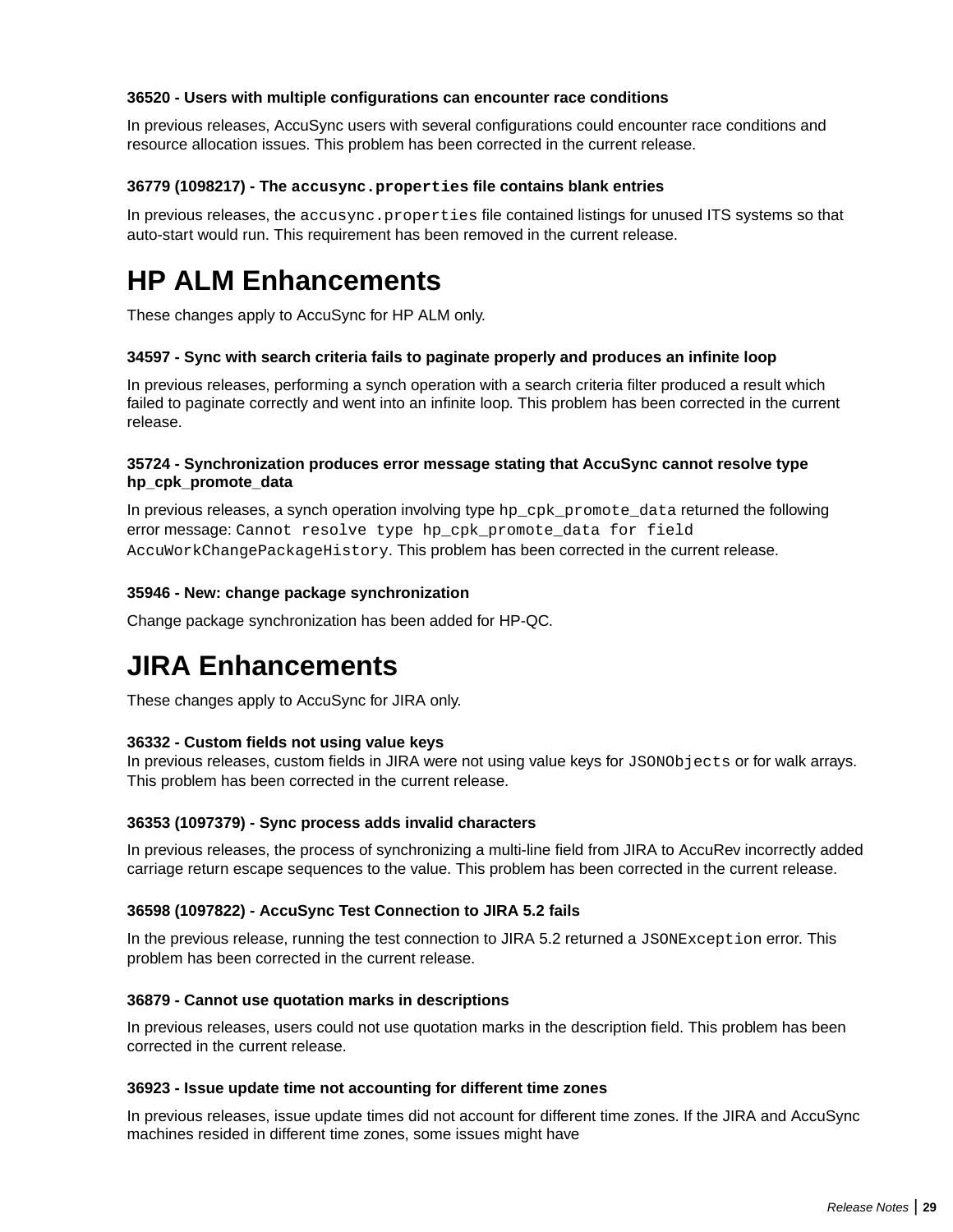# <span id="page-29-0"></span>**Rally Enhancements**

This change applies to AccuSync for Rally only.

#### **36924 - Query for Rally project not accounting for pagination**

In previous releases, project queries for Rally 2.0 failed to account for pagination. By default, 20 results are listed per page. If the query produced more than 20 results, the full list was not returned. This problem has been corrected in the current release.

### **Version 2014.3**

# **General AccuSync Enhancements**

These changes apply to all ITSs supported by AccuSync.

#### **32221 - Synchronizations restart after rebooting**

In previous releases, AccuSync would restart after the server on which it was running was rebooted, but any synchronizations that were running at the time would then have to be restarted manually. This situation has been improved in the current release, and you can configure AccuSync to automatically restart any synchronizations that are running when the server is rebooted. See *Working with AccuSync Configurations*, in the *AccuSync Management Console* for more information.

#### **32241 - Unicode supported for project names**

In previous releases, AccuSync did not properly handle unicode characters in project names, which resulted in synchronization errors. This problem has been corrected in the current release.

#### **35288 - Improved logging**

AccuSync logging has been improved to make it easier to identify projects that cannot be found by their reference. This can make it easier for Support to troubleshoot and resolve synchronization pattern configuration errors.

# **HP ALM Enhancements**

These changes apply to AccuSync for HP ALM only.

#### **34597 - Comment fields now sync**

In the previous release, AccuSync did not synchronize the **Comment** field. This problem has been corrected in the current release.

#### **35321 - Issue filtering error corrected**

In the previous release, AccuSync was not using filters when determining whether or not to synchronize issues that had not been synchronized previously. This problem has been corrected in the current release.

# **JIRA Enhancements**

These changes apply to AccuSync for JIRA only.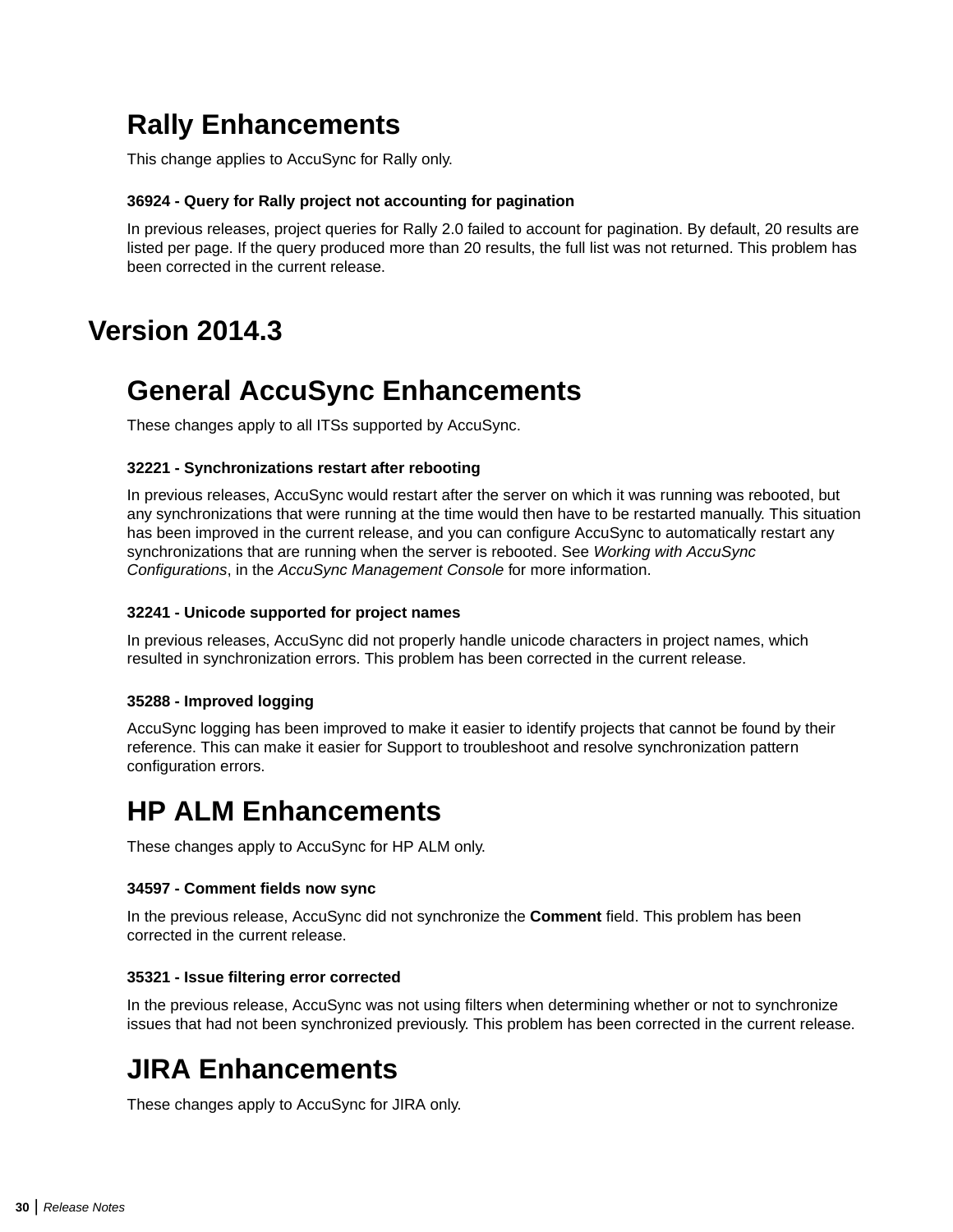#### <span id="page-30-0"></span>**33745 - AccuWork fields not created for copied configurations**

#### The **AccuWork Issue**, **AccuWorkIssueLink**, **AccuWorkChangePackage**, and

**AccuWorkChangePackageHistory** fields required to synchronize AccuWork issues with JIRA were not created in JIRA for copied configurations. This problem has been corrected in the current release.

#### **34200 - Support for JIRA 4.x is deprecated**

Support for JIRA 4.x is deprecated in AccuSync 2014.3 and will be dropped in a future release.

#### **34251 - ID is added to the component field name**

In previous releases, AccuSync used to add an ID to every component field name when it was downloaded from JIRA. A component named apptest in JIRA would be named apptest-10234 by AccuSync, for example. This problem has been corrected in the current release, and AccuSync now respects the JIRA component name.

#### **35125 - Test connection error corrected**

In previous releases, the test connection credentials were hard-coded to admin/admin, which caused most JIRA test connections to throw an error. This problem has been corrected in the current release.

#### **35156 - Fix Version and Affected Version fields now sync**

In previous releases, JIRA **Fix Version** and **Affected Version** fields were not synced with AccuWork. This problem has been corrected in the current release.

#### **35328 - AccuSync logs in automatically after JIRA is restarted**

In previous releases, if JIRA was stopped and restarted, AccuSync would not log in automatically, causing subsequent synchronizations to fail. This problem has been corrected in the current release, and AccuSync now logs in after the underlying JIRA system has been stopped and restarted, allowing scheduled synchronizations to continue without manual intervention.

# **Rally Enhancements**

This change applies to AccuSync for Rally only.

#### **35328 - Large number of projects causes search error**

In the previous release, if you had twenty or more projects in a single workspace, AccuSync would go into an infinite loop when executing a search. This problem has been corrected in the current release.

### **Version 2014.2**

### **General AccuSync Enhancements**

This change applies to all ITSs supported by AccuSync.

#### **33283 -- Copying a mapping definition no longer renames the source definition**

In previous releases, when you copied a mapping definition AccuSync renamed the source mapping definition using the name you provided for the copy. This problem has been corrected in the current release, and AccuSync now creates a copy of the mapping definition using the name you provide.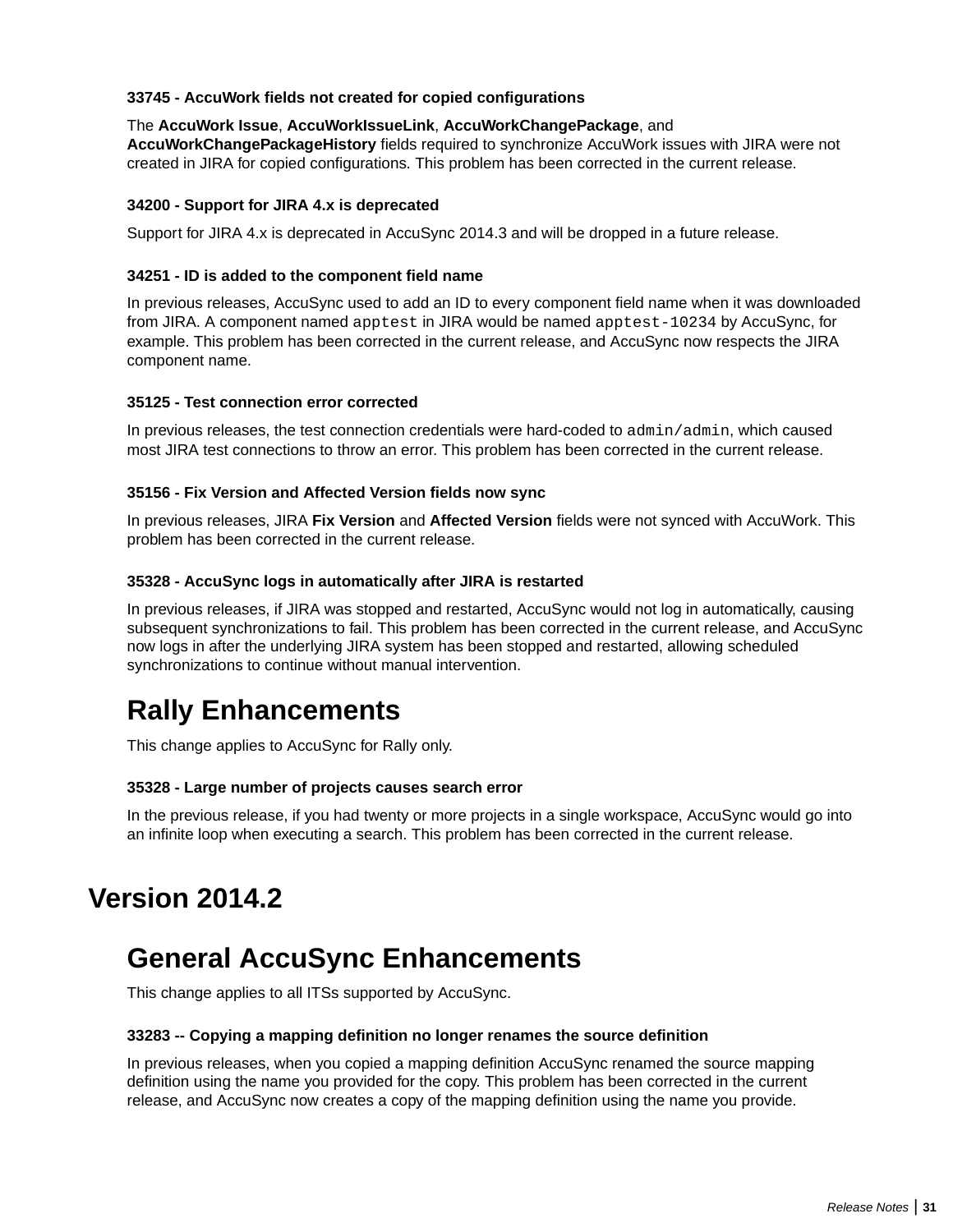# <span id="page-31-0"></span>**HP ALM Enhancements**

This change applies to AccuSync for HP ALM only.

#### **33664, 34300 -- Custom fields now sync bi-directionally**

In previous releases, AccuSync did not synchronize changes made to custom fields in HP ALM with the corresponding issue in AccuWork. This problem has been corrected in the current release.

# **IBM Rational ClearQuest Enhancements**

These changes apply to AccuSync for IBM Rational ClearQuest only.

#### **33904 - Support for SSL**

AccuSync now supports HTTPS to allow you to connect to the IBM Rational ClearQuest server using the Secure Sockets Layer (SSL) protocol.

#### **33905 - Custom fields support**

AccuSync now supports custom fields in IBM Rational ClearQuest 8.x. You can create up to 30 custom fields. The names, which are case-sensitive, need to adhere to the following convention: customField<number>. For example, customField1, customField2, and so on, up to customField30.

### **JIRA Enhancements**

These changes apply to AccuSync for JIRA only.

#### **32318 - Field names are properly escaped**

In previous releases, AccuSync did not properly escape field names containing spaces in the  $JQL$  query it created. This caused an error to be thrown during synchronization if a mapping definition filter had been created which used such a field name. This problem has been corrected in the current release.

#### **33606 - Full REST Implementation**

Previous releases of AccuSync used both the *REST API* and *SOAP* for its JIRA implementation. AccuSync for JIRA now uses the *REST API* exclusively.

#### **34236 - Filter conditions are properly escaped**

In previous releases, AccuSync used unnecessary quotes to escape the conditions specified for mapping definition filters in the JQL it created. The resulting JQL clauses ((AccuRevStreamName is "EMPTY"), for example) caused an error to be thrown during synchronization. This problem has been corrected in the current release.

#### **34541 - Priority field values now displayed on AccuWork issue form**

In previous releases, values for the **Priority** field set in JIRA were not displayed on the AccuWork issue form. The **Priority** field value appeared only on the **Issue History** tab. This problem has been corrected in the current release.

# **Rally Enhancements**

This change applies to AccuSync for Rally only.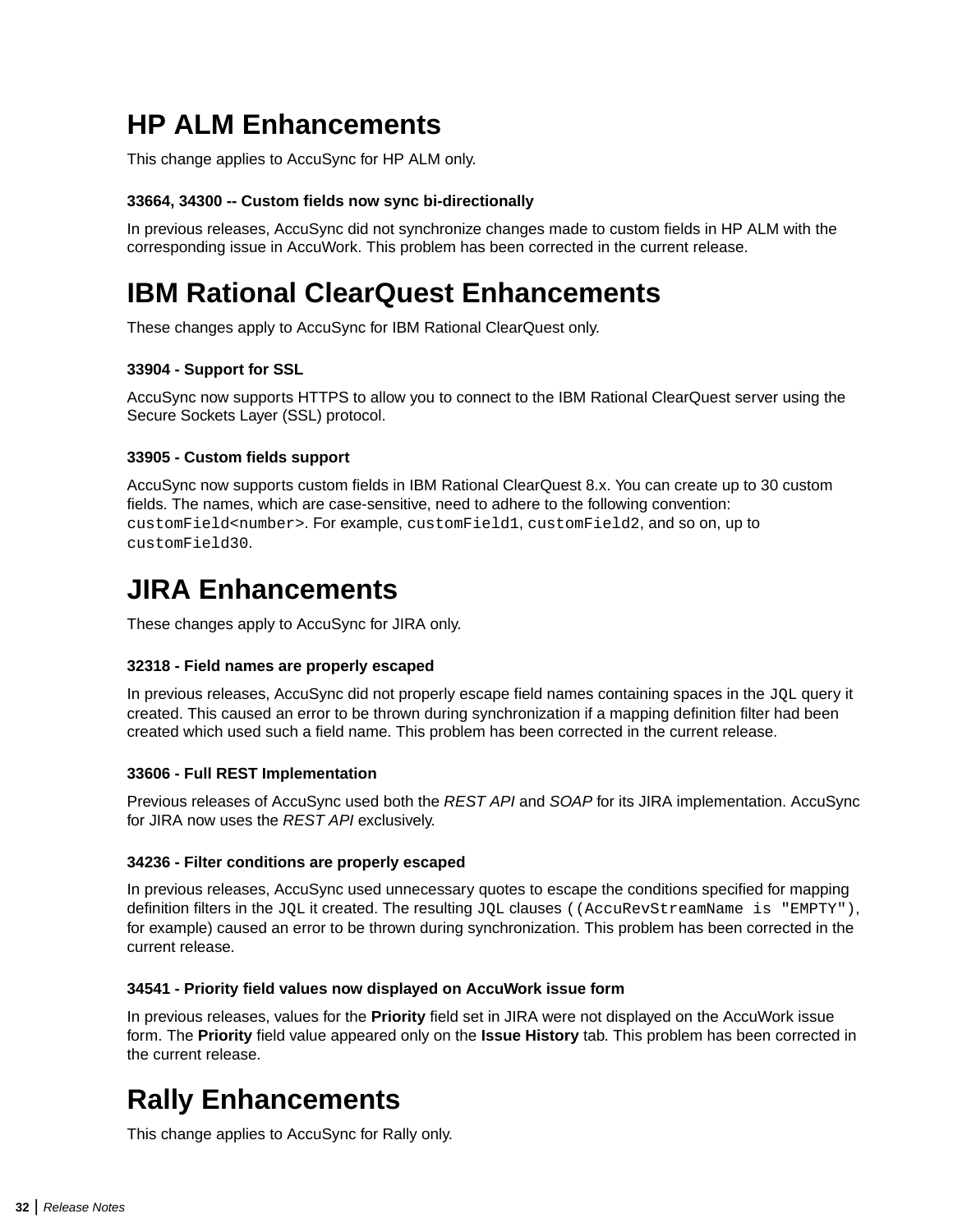#### <span id="page-32-0"></span>**32862 - Support for Rally 2.0 API**

AccuSync for Rally supports the current Rally API, Rally 2.0.

### **Version 2014.1**

# **General AccuSync Enhancements**

These changes apply to all ITSs supported by AccuSync.

#### **28838 - Issues can no longer be updated during synchronization**

In previous releases, it was possible for users to change the status of issues displayed in the **Errors** table while a synchronization task was running. Deleting or ignoring an issue in this situation sometimes resulted in a database corruption. This problem has been corrected in the current release, and the Ignore Issue checkbox and the Delete are now disabled when a synchronization task is running.

#### **31387 - Support for IBM Rational ClearQuest**

AccuSync now supports IBM Rational ClearQuest 8.x. AccuSync synchronizes IBM Rational ClearQuest tasks and requests. Change package synchronization will be supported in a future release.

#### **32098 - Search errors by ID**

Pagination was introduced to the Errors table on the Status page of the **AccuSync Management Console** in the previous release. To this feature, AccuSync 2013.1 adds the ability to search errors by the issue ID. This allows you to quickly locate a synchronization error, rather than scrolling through pages of errors.

#### **32507 - SDK enhancements**

The AccuSync SDK, which was introduced in AccuSync 2013.4, has been updated for AccuSync 2014.1. Improvements include increased automation in the build and deploy process, and the SDK documentation has been enhanced with more robust procedures.

### **HP ALM Enhancements**

These changes apply to AccuSync for HP ALM only.

#### **32126, 32144, 32675 - Filtering corrections**

Several corrections were made to the mapping definition filter, which allows you to specify the conditions that AccuSync uses to select the issue records you want to synchronize. In the current release:

- OR clauses are now constructed correctly.
- Dashes are now converted to  $\kappa$ ndash; in those ITSs that require it.
- Filters created with only conditions (no AND/OR clauses) no longer cause exceptions.

#### **32547 - Support for HTTPS**

You can now use the HTTPS protocol to specify a connection to HP ALM.

# **JIRA Enhancements**

These changes apply to AccuSync for JIRA only.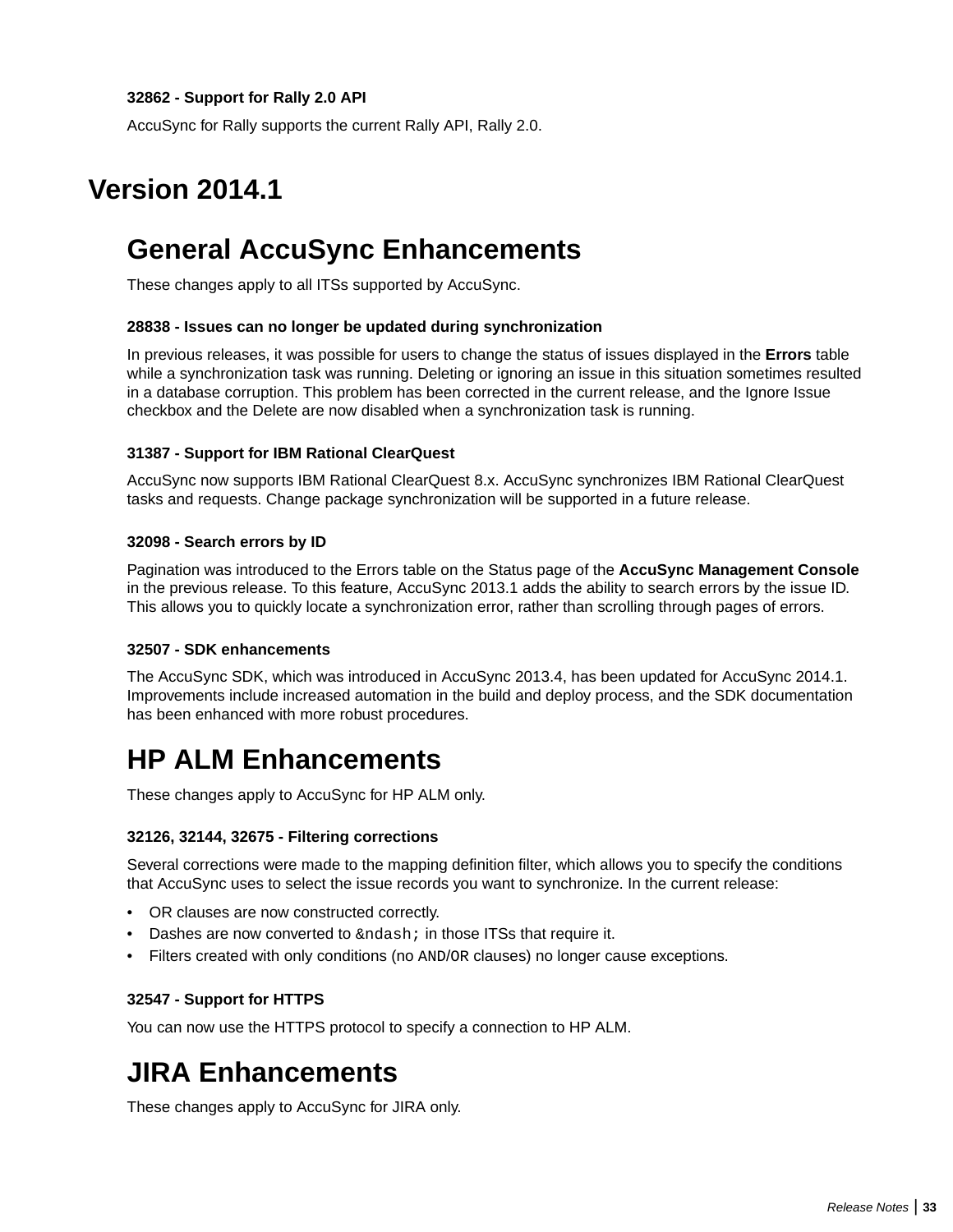#### <span id="page-33-0"></span>**32408, 32410 - Improved SOAP session management**

In previous releases, AccuSync managed SOAP sessions inefficiently - creating new sessions for each login, instead of pooling and reusing existing sessions, and not closing sessions that were opened during specific synchronization tasks. Problems with AccuSync SOAP session management have been addressed in the current release.

**Note:** There are known issues with JIRA REST session management, which can be rectified by using JIRA versions 6.0.4 and later. See *<https://jira.atlassian.com/browse/JRA-31322>* for more information.

Note, however, that

#### **33313 - User name restrictions removed**

In previous releases, AccuSync unnecessarily limited JIRA usernames to alphanumeric characters. These restrictions have been removed in the current release, and AccuSync now supports JIRA username naming conventions.

### **Rally Enhancements**

This change applies to AccuSync for Rally only.

#### **32391 - Parent and child issues can be synched independently**

In previous releases, if you were using nested projects and synched a parent issue, all of that issue's children were synched as well. Similarly, if you synched a child issue, its parent was automatically synched. Working around this limitation required creating a filter. This problem has been corrected in the current release, and you can now select and synchronize parent and child issues independently.

### **Known Issues**

This section describes known issues in AccuSync and available workaround :

#### **Setting up connection to ClearQuest is showing warning message on AccuSync**

While connecting to ClearQuest, a message is displayed Initialization of CLEARQUEST connection failed. Click **OK** to proceed.

#### **AccuSync.pdf first page shows rectangular with patches**

Due to document template issue two unnecessary small white bars are visible on the cover page of the AccuSync .pdf file, impacting the look to a certain extent.

#### **QC string is shown in AccuSync console & Logs instead it should be shown as ALM**

The entire code base reflects the old name *QC*, whereas the application has a new name *HP ALM*.

### **Workarounds**

This section explains the available workarounds for issues in AccuSync:

#### **Old JiraKey synchronized to AccuRev not getting updated**

Switching project in JIRA of an already synchronized issue and synchronizing back to same depot shows Cross reference key error. As a work around, remove the **JiraKey** field in AccuWork, change to blank. After switching project in JIRA, for an already synced Issue and Syncing to different depot works as expected.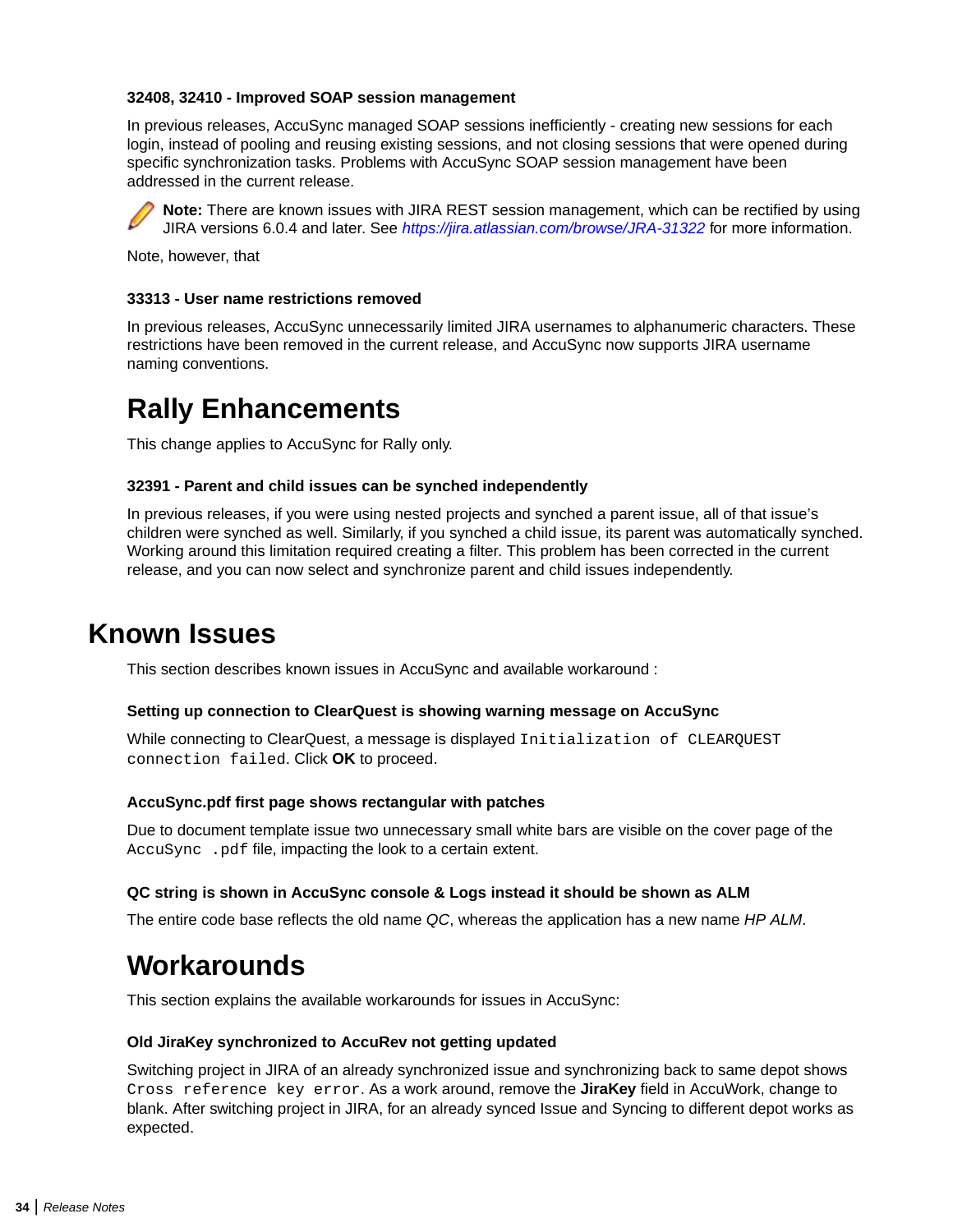#### **AccuSync Online Web help not available**

AccuSync documentation is not updated in the *Online Web help* which comes with the Installer, the updated documentation can be found at AccuSync Install folder/doc/AccuSync.pdf.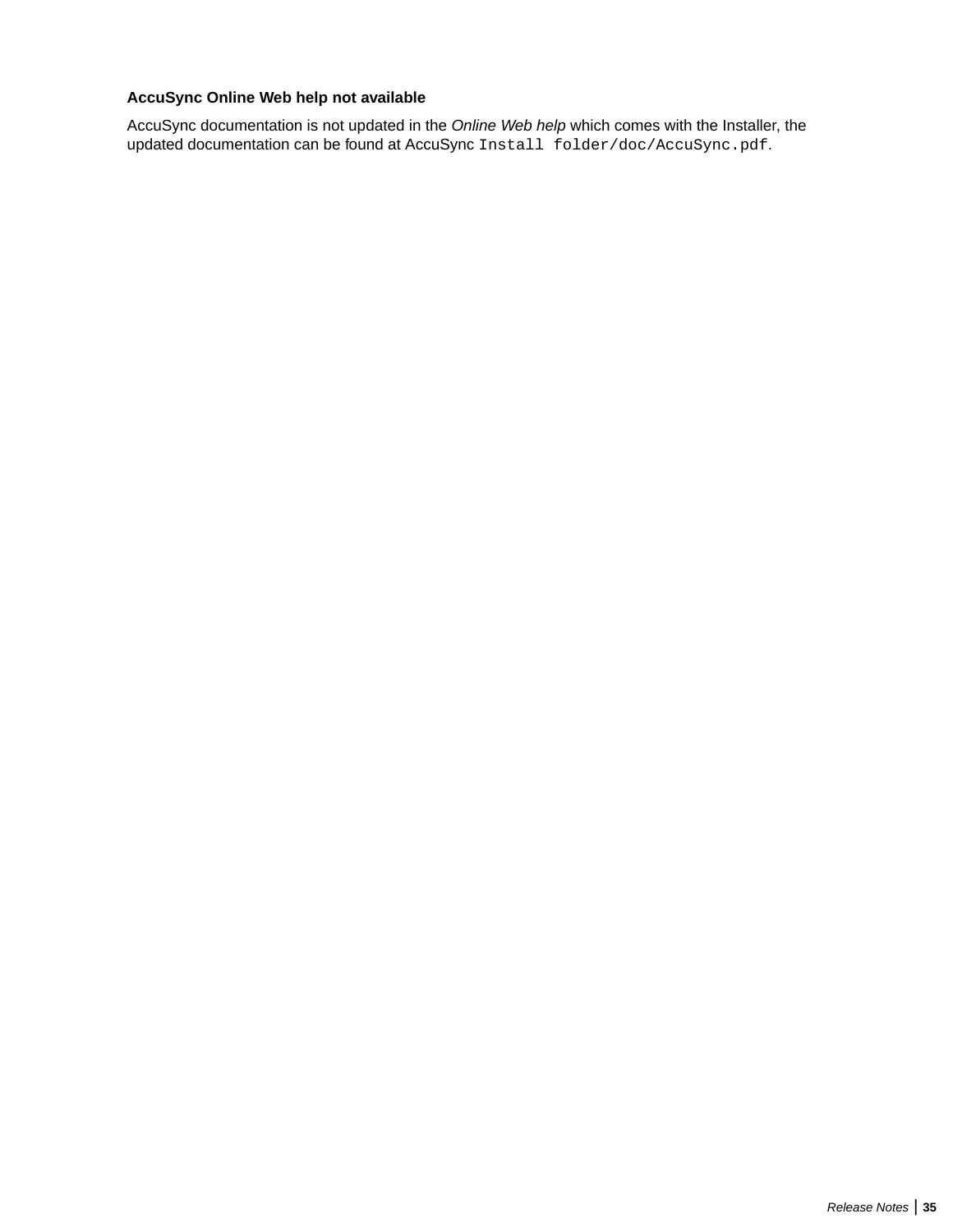# <span id="page-35-0"></span>**Contacting Micro Focus**

Micro Focus is committed to providing world-class technical support and consulting services. Micro Focus provides worldwide support, delivering timely, reliable service to ensure every customer's business success.

All customers who are under a maintenance and support contract, as well as prospective customers who are evaluating products, are eligible for customer support. Our highly trained staff respond to your requests as quickly and professionally as possible.

Visit *<http://supportline.microfocus.com/assistedservices.asp>* to communicate directly with Micro Focus SupportLine to resolve your issues, or email supportline@microfocus.com.

Visit Micro Focus SupportLine at *<http://supportline.microfocus.com>* for up-to-date support news and access to other support information. First time users may be required to register to the site.

### **Information Needed by Micro Focus SupportLine**

When contacting Micro Focus SupportLine, please include the following information if possible. The more information you can give, the better Micro Focus SupportLine can help you.

- The name and version number of all products that you think might be causing an issue.
- Your computer make and model.
- System information such as operating system name and version, processors, and memory details.
- Any detailed description of the issue, including steps to reproduce the issue.
- Exact wording of any error messages involved.
- Your serial number or works order (WO) number.

To find out these numbers, look in the subject line and body of your Electronic Product Delivery Notice email that you received from Micro Focus, or on the box in which the product was supplied, and on the red card supplied in the DVD case .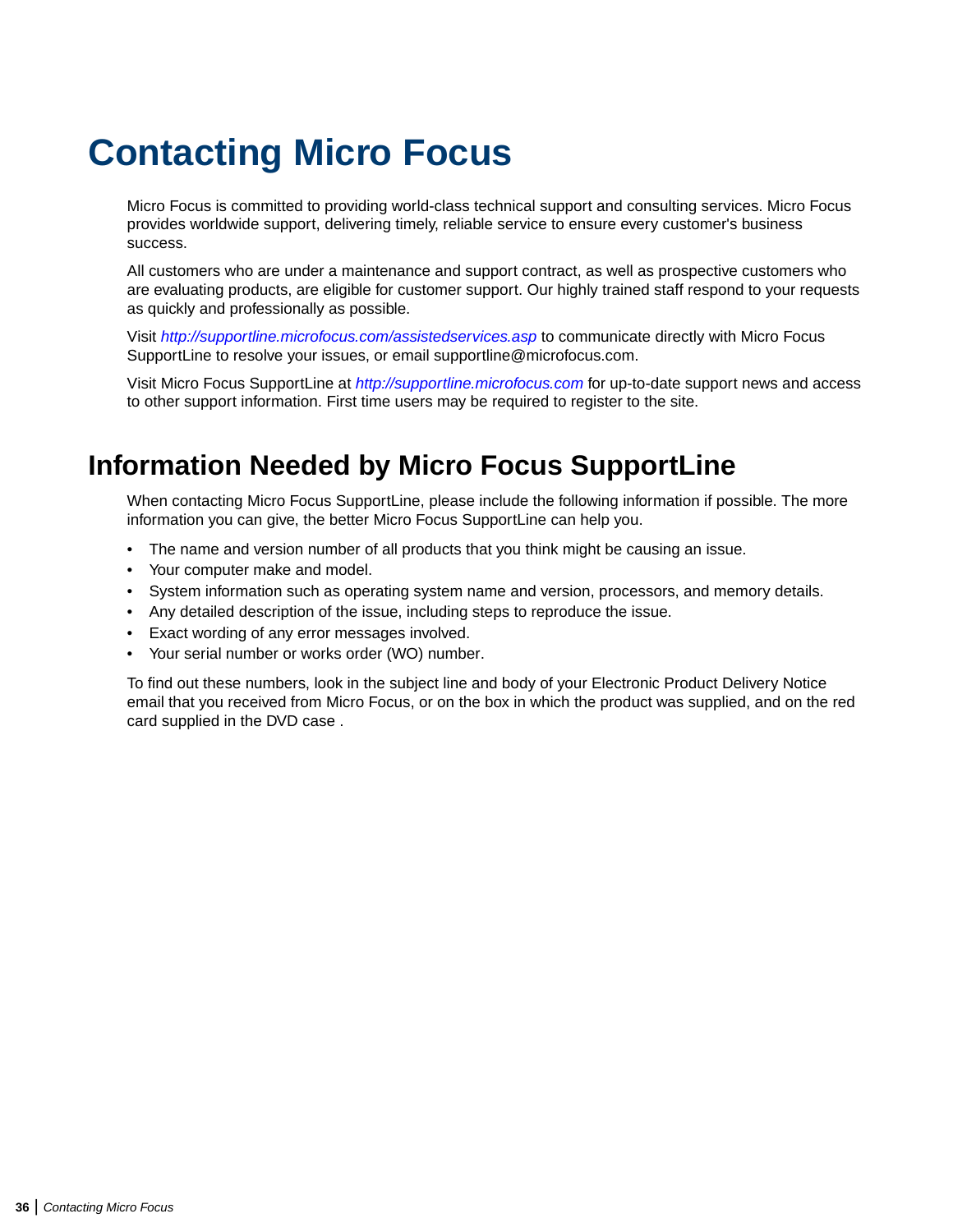# **Index**

2017.1 [20,](#page-19-0) [21](#page-20-0)

### **A**

AccuSync compared to AccuBridge [5](#page-4-0) AccuSync Service [18](#page-17-0) AccuSync services [18](#page-17-0) any installation using AR 6.1+ [16](#page-15-0)

### **B**

back up AccuBridge [11](#page-10-0) backing up a configuration [9](#page-8-0) backup utility [10](#page-9-0)

### **C**

configure JIRA for AccuSync [16](#page-15-0) contact information [36](#page-35-0) Customer Care [36](#page-35-0)

### **D**

documentation enhancements [22,](#page-21-0) [24](#page-23-0) download AccuSync installation package [11](#page-10-0) downloads [36](#page-35-0)

### **F**

fixes Version 2014.1 [33](#page-32-0) Version 2014.2 [31](#page-30-0) Version 2014.3 [30](#page-29-0) Version 2015.1 [28](#page-27-0) Version 2015.1.1 [27](#page-26-0) Version 2015.2 [26](#page-25-0) Version 2016.1 [25](#page-24-0) Version 2016.2 [22](#page-21-0) Version 2017.1.1 [20](#page-19-0)

### **G**

general AccuSync enhancements 2014.1 [33](#page-32-0) 2014.2 [31](#page-30-0) 2014.3 [30](#page-29-0) 2015.1 [28](#page-27-0) 2015.1.1 [27](#page-26-0) 2015.2 [26](#page-25-0) general AccuSync enhancements} 2016.2 [22](#page-21-0) general enhancements [20](#page-19-0)

### **H**

highlights [5](#page-4-0)

how to install [12](#page-11-0) HP ALM enhancements 2014.1 [33](#page-32-0) 2014.2 [32](#page-31-0) 2014.3 [30](#page-29-0) 2015.1 [29](#page-28-0) 2015.1.1 [27](#page-26-0) 2015.2 [26](#page-25-0) 2016.2 [23](#page-22-0)

### **I**

IBM ClearQuest enhancements 2014.2 [32](#page-31-0) installation [7](#page-6-0) installed folders and files [14](#page-13-0) introduction [5](#page-4-0)

### **J**

JIRA configure for AccuSync [16](#page-15-0) enhancements 2014.1 [33](#page-32-0) 2014.2 [32](#page-31-0) 2014.3 [30](#page-29-0) 2015.1 [29](#page-28-0) 2015.1.1 [28](#page-27-0) 2015.2 [26](#page-25-0) 2016.2 [23](#page-22-0) 2017.1 [21](#page-20-0) install plugin for AccuSync [16](#page-15-0) plugin installation steps [17](#page-16-0) workflow considerations [6](#page-5-0)

### **K**

known issues [34](#page-33-0)

### **M**

migrating [14](#page-13-0) migrating backed up databases [16](#page-15-0)

### **N**

new installations [7](#page-6-0)

### **P**

performance tuning [18](#page-17-0) post-installation procedures [15](#page-14-0) prerequisites [8](#page-7-0) Product Support [36](#page-35-0)